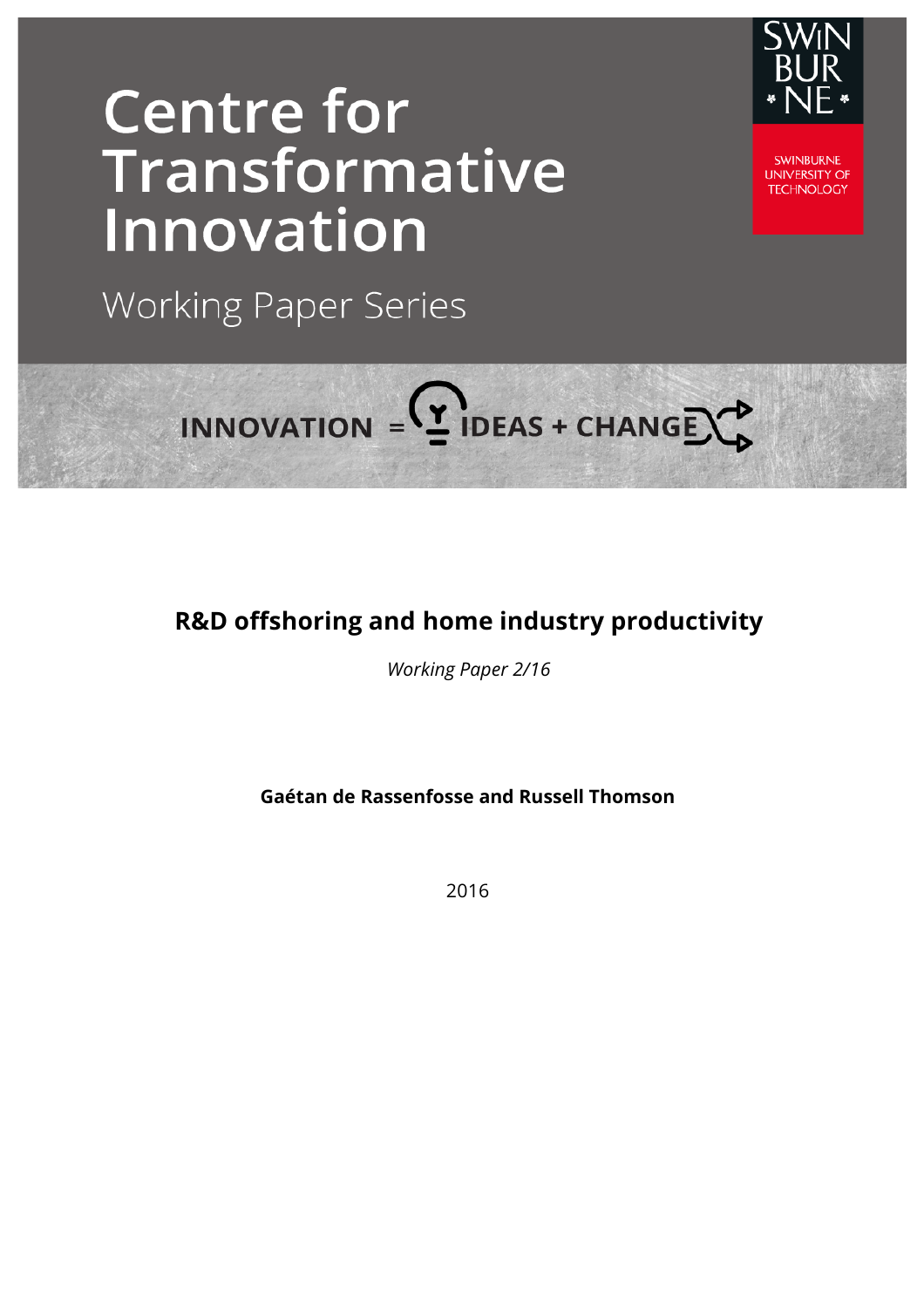### R&D offshoring and home industry productivity

Gaétan de Rassenfosse‡ and Russell Thomson†

#### **Abstract**

Offshoring research and development (R&D) commonly invokes concerns regarding the loss of high value jobs and a hollowing out of technological capabilities, but it can also benefit domestic firms by enabling them to tap into the global technological frontier. We study the effect of R&D offshoring on industrial productivity in the home country using industry-level data for 18 OECD countries over a 26-year period. Simultaneity is addressed by using foreign tax policy as an instrument for offshored R&D. Our results show that R&D offshoring contributes positively to productivity in the home country, irrespective of the host country destination.

#### *IEL classifications:* 025, 033, 047, L6

*Keywords*: R&D offshoring, globalization, productivity, foreign R&D

 $\pm$  École polytechnique fédérale de Lausanne, College of Management of Technology, ODY 201.1, Station 5, 1015 Lausanne, Switzerland. +41 21 69 30096, gaetan.derassenfosse@epfl.ch † Center for Transformative Innovation, Swinburne University of Technology, Melbourne, Australia. +61 3 9214 5873, russellthomson@swinburne.edu.au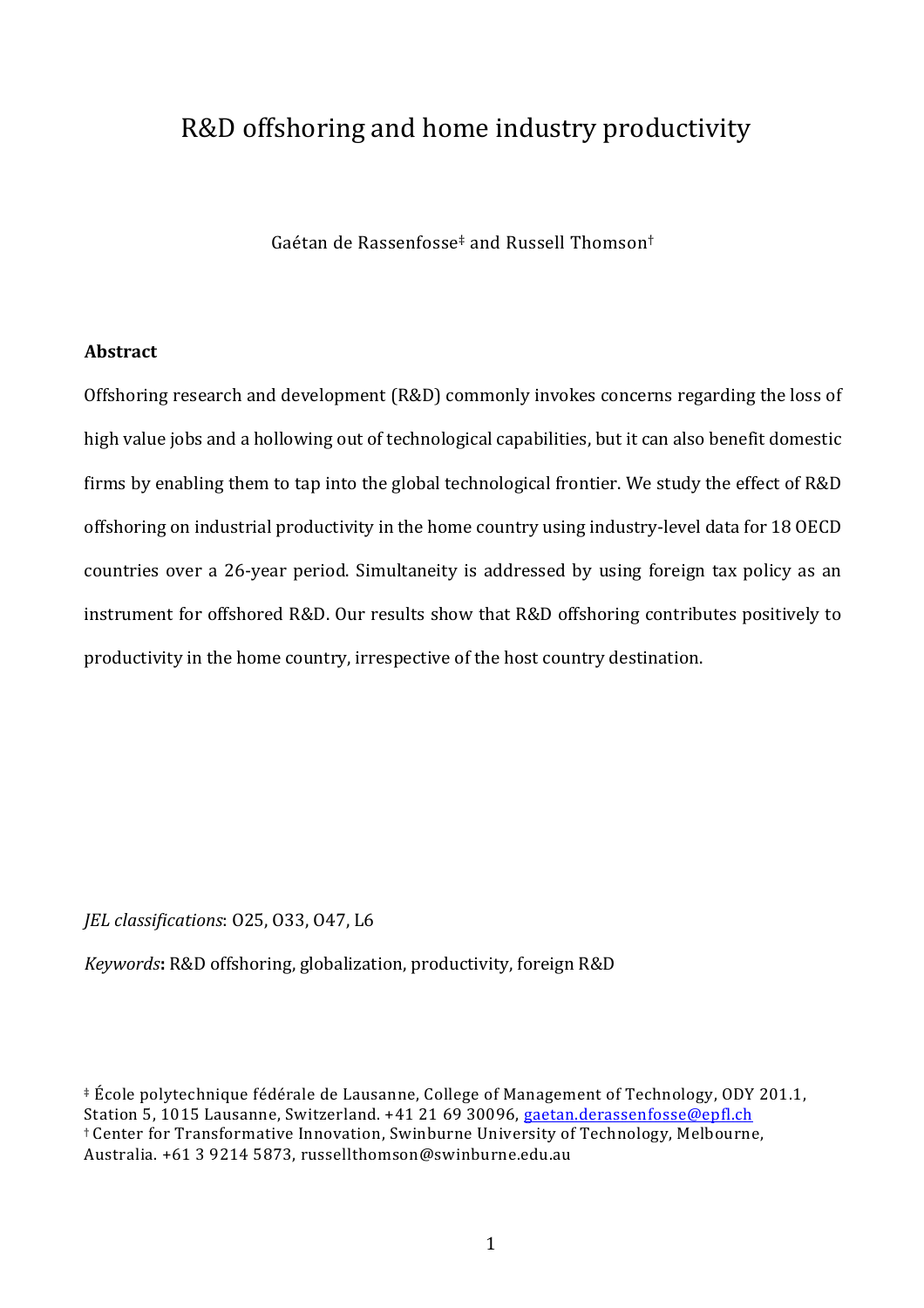#### **Introduction**

This article investigates the impact of research and development (R&D) offshoring on industrial productivity in the home country and considers factors which may condition the effect. Globalised technology sourcing is a defining feature of innovation systems in the 21st century. By 2008, US-owned manufacturing companies performed nearly 20 percent of their total R&D outside the United States (NSF 2010). The extent of R&D offshoring by several European countries including Switzerland, Sweden and Germany appears to be even greater (European Commission 2012). The growth in R&D offshoring has long been regarded as a worrisome development for technologically advanced nations in light of the central role of R&D in driving productivity and economic growth (Mansfield *et al.* 1979; Lall 1979; Dunning 1994). Governments are increasingly inclined to offer inducements in order to ensure that 'national' firms maintain R&D activities in their historical home country.

Recent evidence has shown that firms can generate private benefits from offshoring R&D. By tapping into the globally disparate technological frontier firms can enhance their productivity and market position (Cantwell 1995). For instance, Samsung's R&D outpost in Silicon Valley is credited with playing a vital role in the company's eventual dominance in SDRAM technologies (Kim 1997). Analysis of firm-level data for firms based in the UK and Germany have shown that offshoring R&D to the United States provides a means to tap into technological spillovers and enhance performance (Griffith *et al.* 2006; Harhoff *et al.* 2012).

Notwithstanding the evidence regarding benefits to the offshoring firms themselves, the overall impact on the home country is not yet clear. The important role of Samsung in Korean economic development suggests that impacts can potentially be substantial, but to what extent is this example an exception rather than a rule? Of concern is the loss of 'scientist-to-scientist' spillovers, which are thought to occur at the location in which R&D is performed. Equally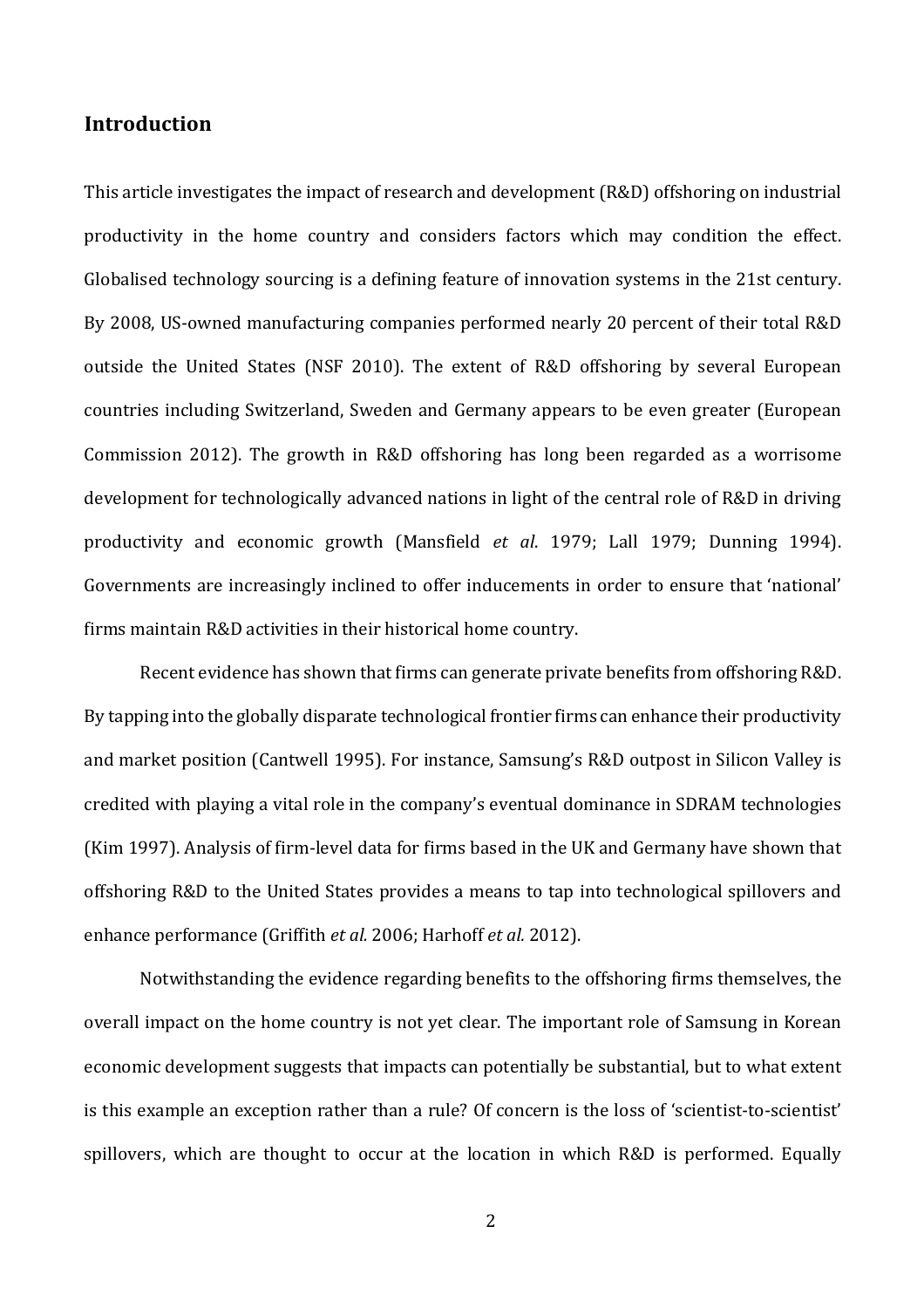importantly, benefits associated with offshored R&D are expected to be dispersed across the company's global operations; there is no guarantee that a substantive share will be captured by operations in the home country. Additionally, benefits may be muted in the case of home countries at the technological frontier because the relative technological capacity of the home country determines scope for learning (Song and Shin 2008; Song *et al.* 2011). The extent to which benefits may hinge on offshoring to a frontier economy has not been subject to direct empirical scrutiny though Griffith *et al.* (2006) note in passing that they are unable to confirm a positive impact from offshoring to countries other than to the United States. This is cause for concern to policy makers in the United States, which is the home country to firms engaged the most in R&D offshoring.

We study the effect of R&D offshoring on industrial productivity in the home country using new patent-based indicators of R&D offshoring linked to 2-digit manufacturing production data from 18 OECD countries between 1981 and 2007. Our industry-level approach provides a global and long-term view and avoids many of the sampling and selection issues inherent in firm level studies. It captures the net effect on local industry taking into account spillover effects which are an important component of the policy puzzle. After all, we expect firms to derive private benefit from their own offshoring decisions, at least on average.

We also extend the literature by tackling the difficult issue of simultaneity between productivity and offshoring. Simultaneity arises because home country technological capacity determines the existence of leading multinational enterprises (MNEs) as well as their capacity to manage and benefit from globally dispersed R&D assets (Vernon 1966; Patel and Pavitt 1988, 1991; Le Bas and Sierra 2002; Song and Shin 2008; Song *et al.* 2011). To address the issue of simultaneity we use country-industry specific measures of R&D tax policy as an instrument for R&D offshoring activity. R&D tax policy provides a promising instrument since foreign tax policy is exogenous to domestic productivity; it is difficult to imagine a mechanism through which R&D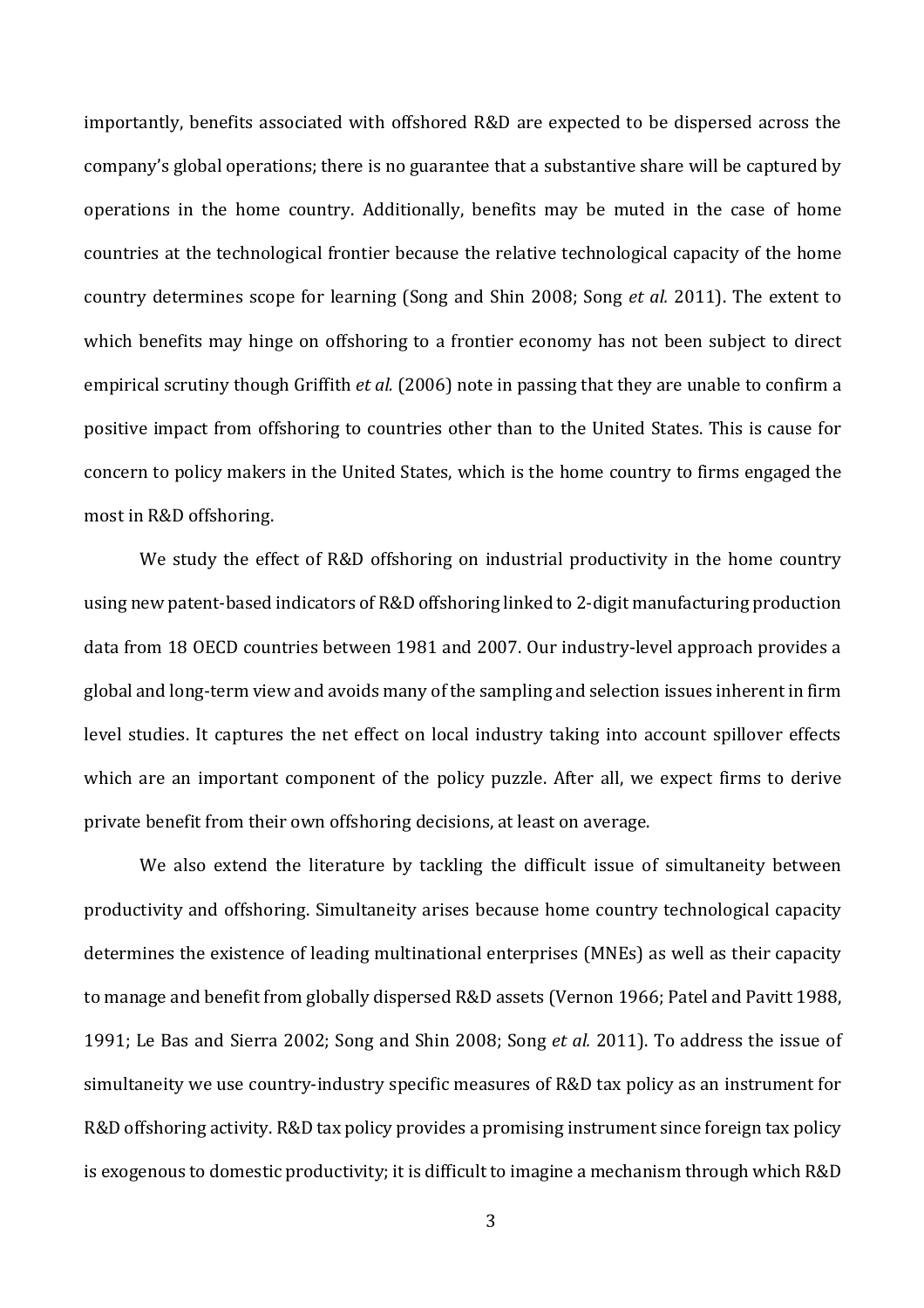specific tax incentives in the UK will affect industrial productivity in the USA except via their influence on the distribution of company R&D between the two countries. R&D tax incentives have been shown to have a significant influence on R&D location decisions (Bloom and Griffith 2001; Wilson 2009). The results are robust to We also consider a conventional application of systems GMM (Blundell and Bond 1998).

Our results show that R&D offshoring contributes positively to productivity in the home country, irrespective of the host country destination. However, we report evidence suggesting that the benefits hinge on the nature of offshoring activities, with technology-seeking offshored R&D bringing the most benefits and market-seeking offshored R&D potentially reducing productivity.

#### **Theoretical framework**

In light of the ongoing growth in R&D offshoring it would be difficult to argue that firms are not generating private benefits. Scholars have long recognized that offshoring provides a critical mechanism to tap into the globally disparate technological frontier (Ronstadt 1978; Cantwell 1995). Offshoring provides a means for firms to procure technologies not necessarily available in the home market. All the 25 most patent intensive US companies engage perform some R&D abroad – and every one of the acquire patents from abroad in technology areas that they do not acquire from local R&D (derived from USPTO).

Our research question deals with not just the magnitude of benefits of R&D offshoring but also the distribution of those benefits. Benefits from R&D activity accrue to the investing firm and can also spill over to neighboring firms. In this section we begin by considering each of these in turn, with a view to articulating the mechanism through which R&D offshoring impacts productivity in the home country. Factors that may mitigate or condition the effect are then discussed.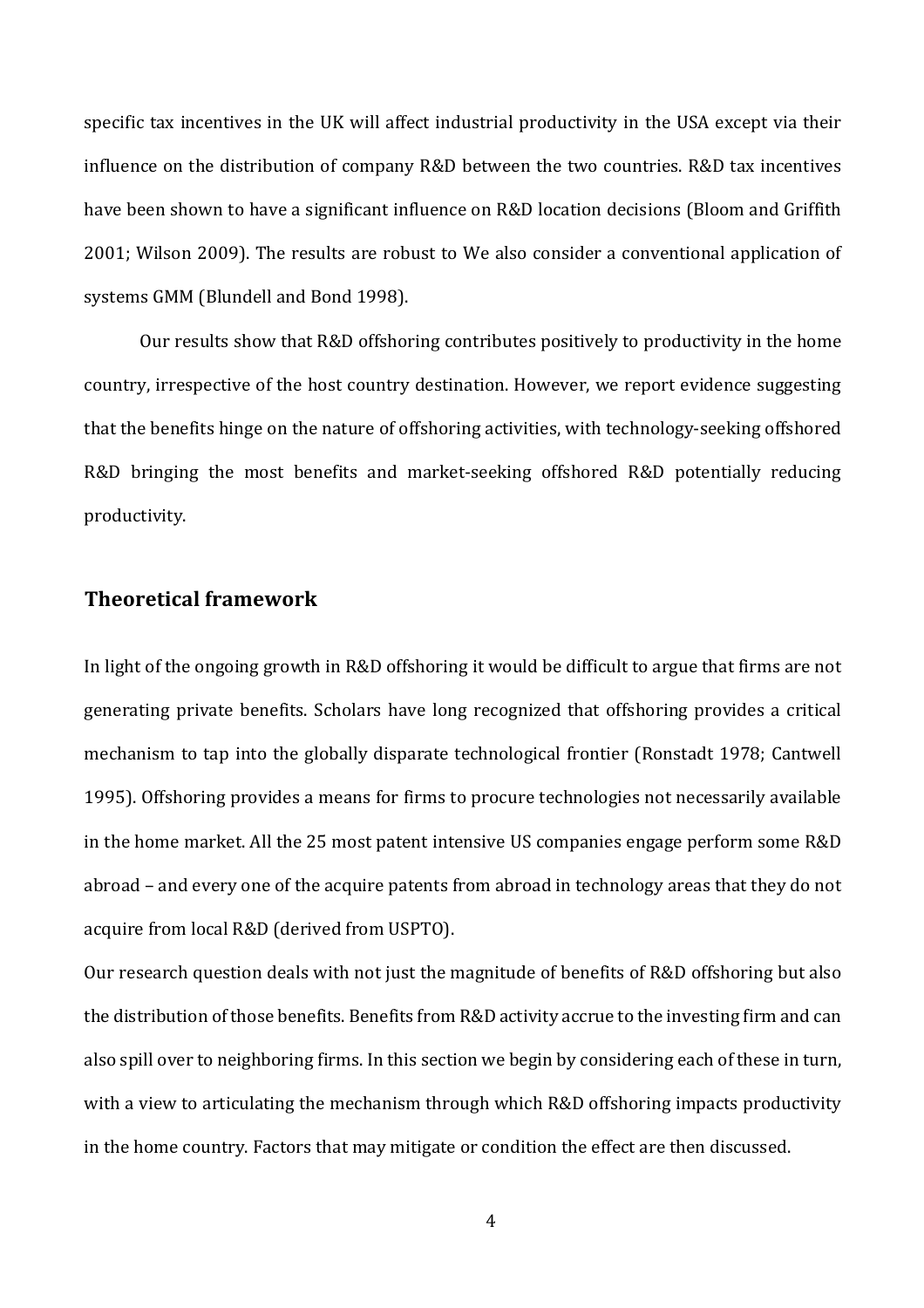Some of the value generated by new technology will be captured by the plant where the technology is implemented; this may be the country in which the research was conducted, in the firm's home-base, or in a third country in which the firm has production assets. Value is also captured at other points along the firm's value chain. The share of value captured by manufacturing activities *per se* in global value chains is typically low and appears to be falling (Bartlett and Ghoshal 2000; Ali-Yrkkö and Rouvinen 2015). Value also permeates upstream and downstream global value chains, with a large share of value added captured by operations in the home country, including headquarter operations as well as niche high value contributions to production activities (Ali-Yrkkö and Rouvinen 2015).

It is well understood that firms generally do not capture all benefits associated with R&D investment. Benefits also spill over to neighboring firms and these spillovers also contribute to the geographic distribution of benefits of offshored R&D. Spillovers can arise at three loci of the innovation process: invention, production and ownership. Those at the invention stage are well understood and involve the formal and informal exchange of information between scientists. Although the literature emphasises that knowledge spillovers are highly localised (Jaffe *et al.*) 1993), spillovers from offshored R&D to other firms in the home country have also been documented (Criscuolo 2009). Spillovers associated with the production processes where technologies are implemented are similarly well understood. Like internalised benefits, they are diffused along the production chain and work through interactions with suppliers, demonstration effects and engineering and management consultancy. Firms in the home country can benefit from the offshoring activities of their compatriots via demonstration effects or through supply-chain-mediated technology upgrading (Porter 1990). Trade in intermediate goods is also an important transmission mechanism for productivity gains at the production stage (Griliches 1979). Finally, technology owners in the home country hold managerial and strategic insights that can benefit local upstream and downstream actors.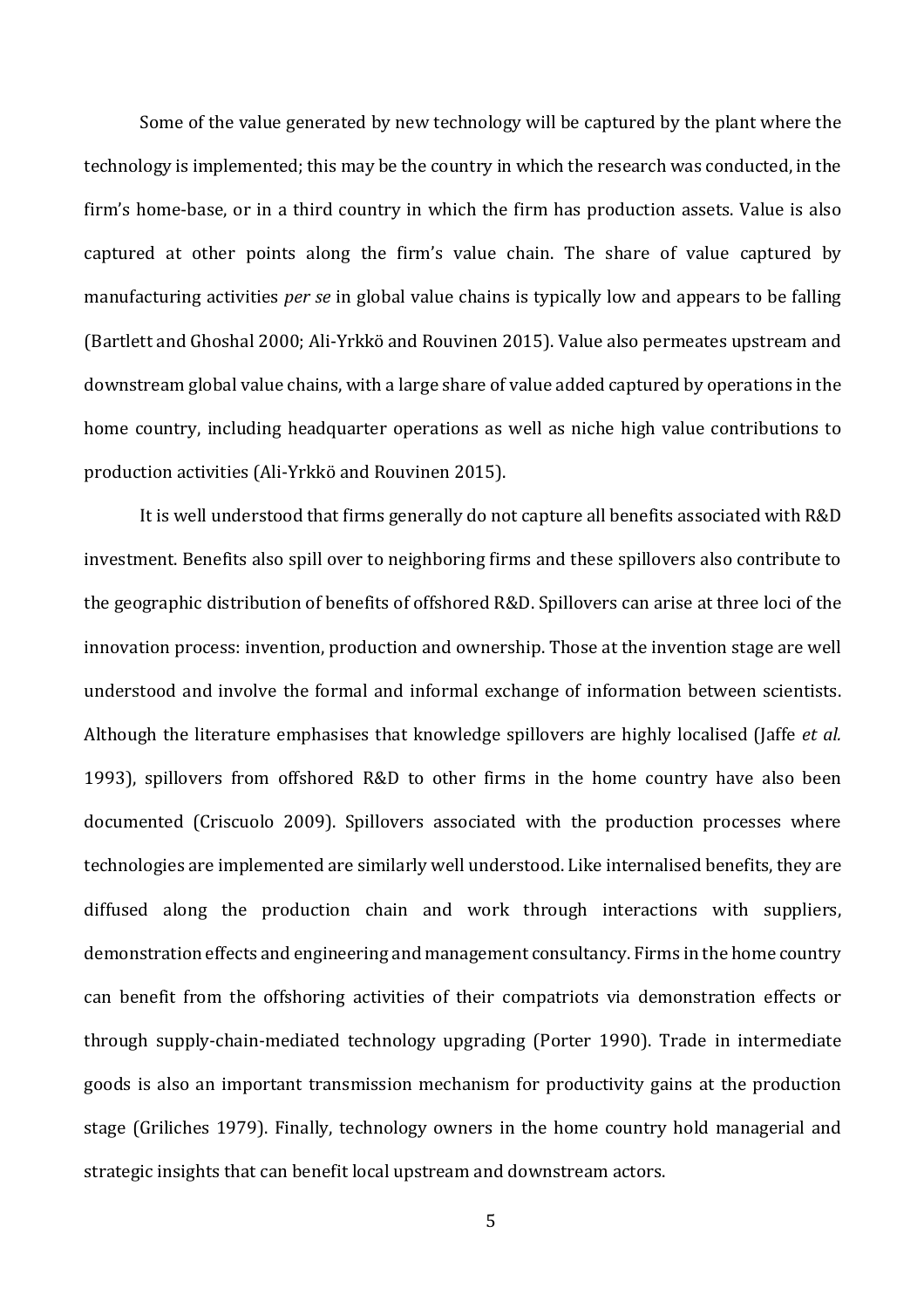Not all R&D offshoring is expected to bring equal benefits to the home country. For instance, R&D offshoring that is intended primarily to adapt products for specific local markets (known as 'market-seeking' R&D) is unlikely to generate extensive spillovers to the firm's home country (*cf.* Arvanitis and Hollenstein 2011). Scope for learning can also influence firm level benefits (Song and Shin 2008; Song *et al.* 2011). Recent research has emphasised the importance of offshoring R&D to technological leaders and the United States in particular (Griffith *et al.* 2006; Harhoff *et al.* 2014). Although the United States is certainly a leader by many aggregate measures, the existence of centers of excellence around specific technology areas and niche technical and scientific skills in other parts of the world scarcely requires argument. Global technology strategy provides a mechanism for sourcing the best technology from an increasingly globally disparate frontier. If informed firms act rationally in choosing the location of offshored R&D we should expect all offshored R&D investments to generate returns commensurate with the risk and costs they involve.

The distribution of firms' ability to benefit from R&D offshoring gives rise to the important consideration of simultaneity between offshoring and performance which has, to date, largely escaped the modeling effort of empirical economists (Griffith *et al.* 2006:1873). Leading MNEs have most to gain from R&D offshoring because of their superior absorptive capacity (Song and Shin 2008). Leading firms also possess organization capabilities that allow them to manage the complex process of R&D offshoring, so that they are the most likely to engage in that activity. Insights from management studies similarly suggest that R&D offshoring is the privilege of the fittest (Patel and Vega 1999; Le Bas and Sierra 2002). We tackle the problem of simultaneity using instrumental variables which is explained further in the next section.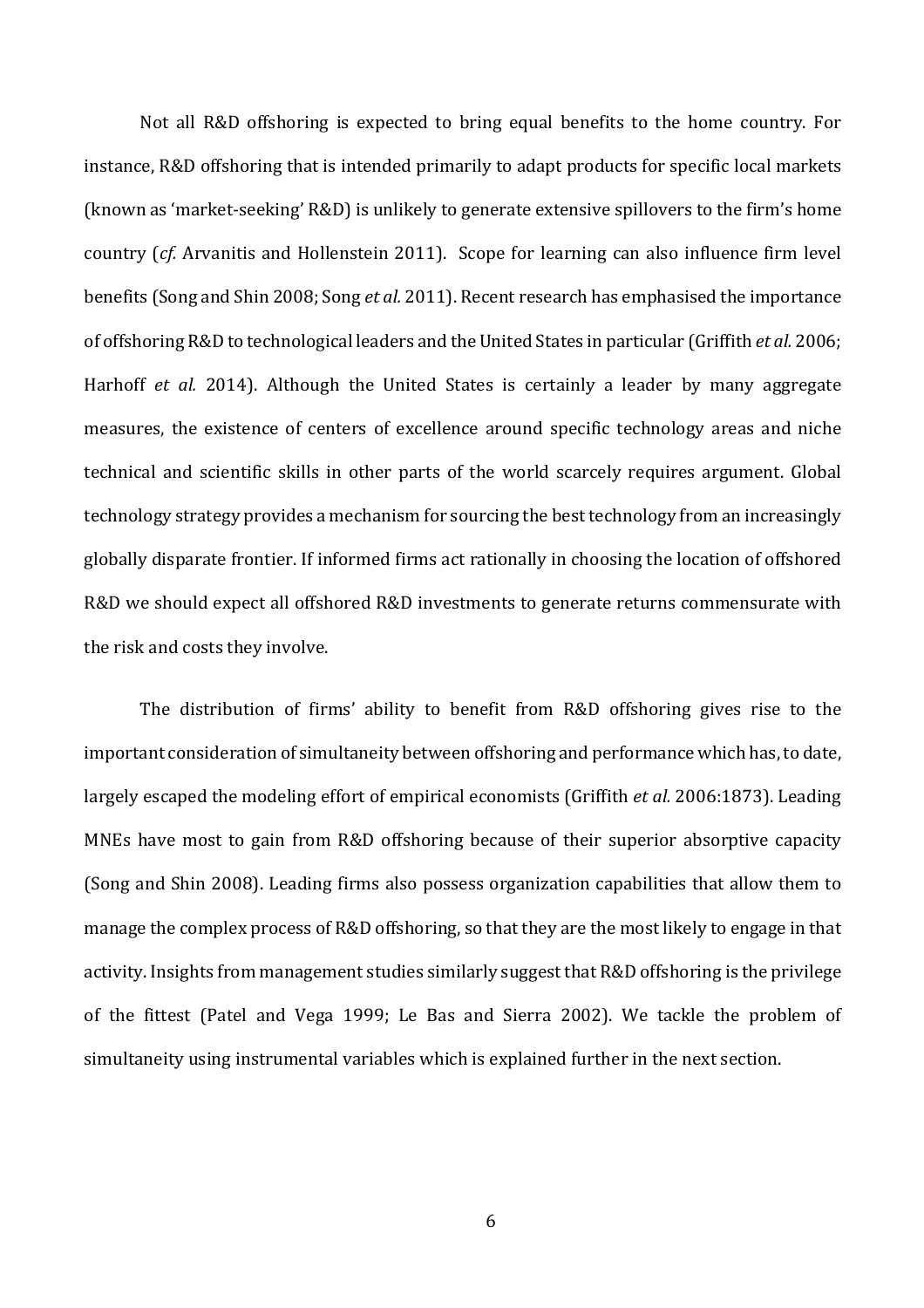#### **Measuring home and offshored R&D**

Ideally we would observe industry level R&D expenditures by country of funding (the firms home base) and country of performance (the host country). Unfortunately, statistical agencies do not collect such data systematically. We resort to patent data, which provide an indicator of both home and offshored R&D (Guellec and van Pottlesberghe 2001; OECD 2009; Picci 2010; Thomson 2013). Home R&D is captured with patents that have both domestic applicants and inventors. A patent that derives from offshored R&D is a patent with a domestic applicant and a foreign inventor. The applicant's address provides an indicator of the MNEs home country and inventor's country of residence indicates the MNEs offshoring location.

In most cases, owners of valuable technology want protection from would-be imitators in many countries. To achieve this, they must file patent applications to the intellectual property office in each country they want protection. Patents are generally filed in production centers, major markets, and the location of competitor firms. The first filing protecting an invention is called a priority patent application. Subsequent applications protecting the same invention in other jurisdictions are called second filings. Only priority patent applications are included in our measure since second filings are not indicative of additional R&D activity.

The measure of offshoring is calculated using the universe of inventor-applicant pairs (including 'inventor countries' that are not in the OECD). Multi-inventor or multi-applicant patents that span more than one country are fractionally counted. The data come from the European Patent Office (EPO) Worldwide Patent Statistical Database (PATSTAT). The algorithm used to identify priority filings and to fill in missing data on applicant and inventor country of residence is discussed in de Rassenfosse et al. (2013). Figure 1 shows that the worldwide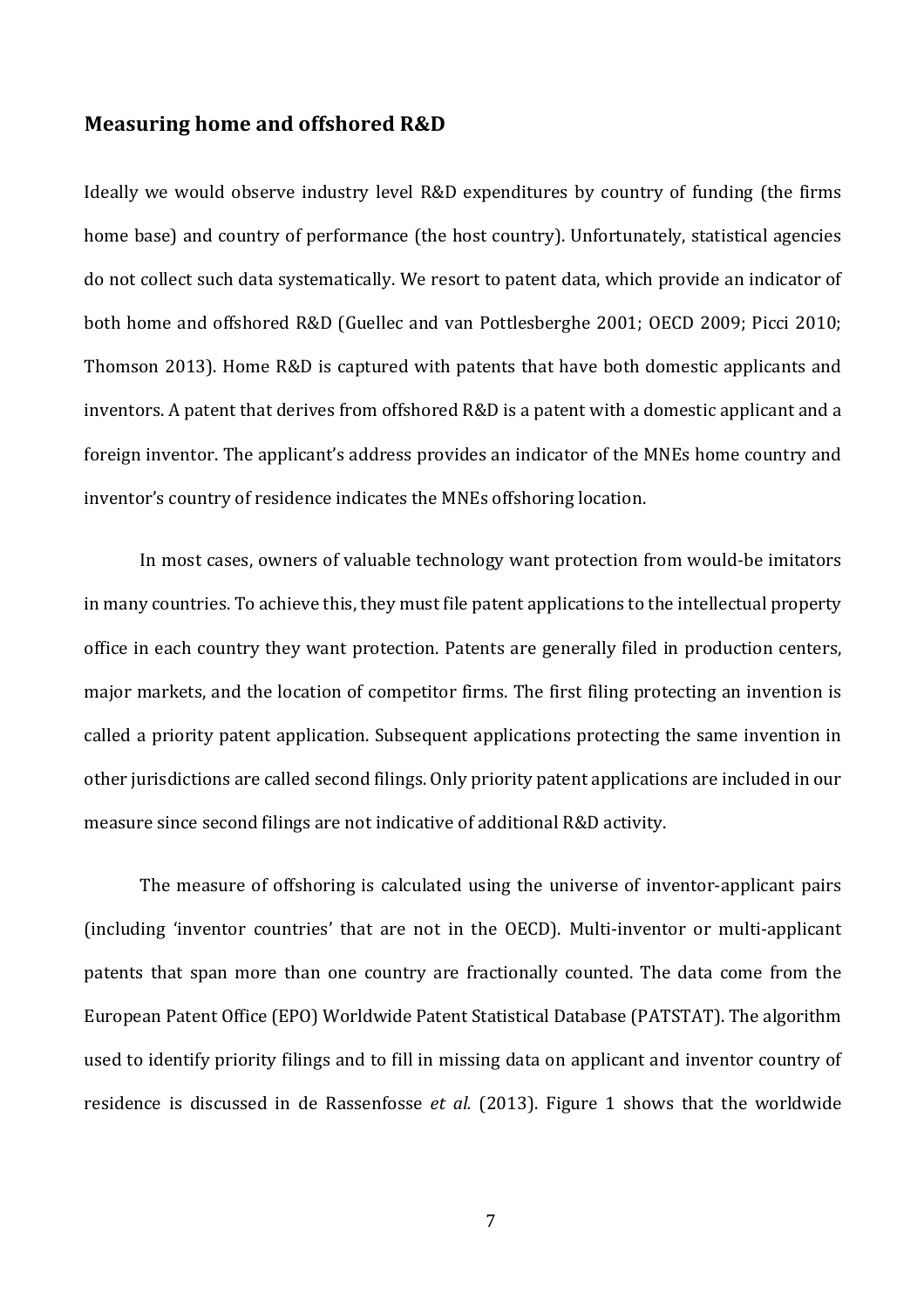proportion of 'offshored patents' has grown, from 3 percent in the early 1980s to more than 10 percent in the late 2000s.

#### **[Figure 1 about here]**

We allocate patents across industrial sectors using the International Patent Classification (IPC)–industry concordance table developed by Schmoch *et al.* (2003).<sup>1</sup> The concordance table is derived from a complete enumeration of the patenting activity in technology-based fields of more than 3,000 firms that are classified by ISIC industrial sector. Some measurement error is inevitable in such concordance procedure, though we expect this measurement error to be largely stable over time meaning it can be accommodated in the econometric model in the same manner as other time invariant heterogeneity.

Our patent data are unique because they provide a systematic, comprehensive and global view, though naturally, they capture the phenomenon of interest with some noise. We take a number of steps to increase confidence that our patent-based indicators are representative of R&D activities. We discuss key aspects next.

Market-seeking R&D offshoring is anticipated to generate fewer benefits to the firms' home country. Our analysis focuses on technology-seeking R&D, which is identified by those patents which are filed in the home country. We argue that one can use filing behavior to identify technology- versus market-seeking R&D offshoring. Technology-seeking R&D is targeted at developing novel technologies that will be used in the company's global operations such that there are strong incentives to seek protection in the home country. Market-seeking offshored R&D is directed towards producing a technology for, or adapting it to, the local market. Since

 $1$  The IPC is a hierarchical patent classification system used in over 100 countries to classify the content of patents in the technology area to which they pertain.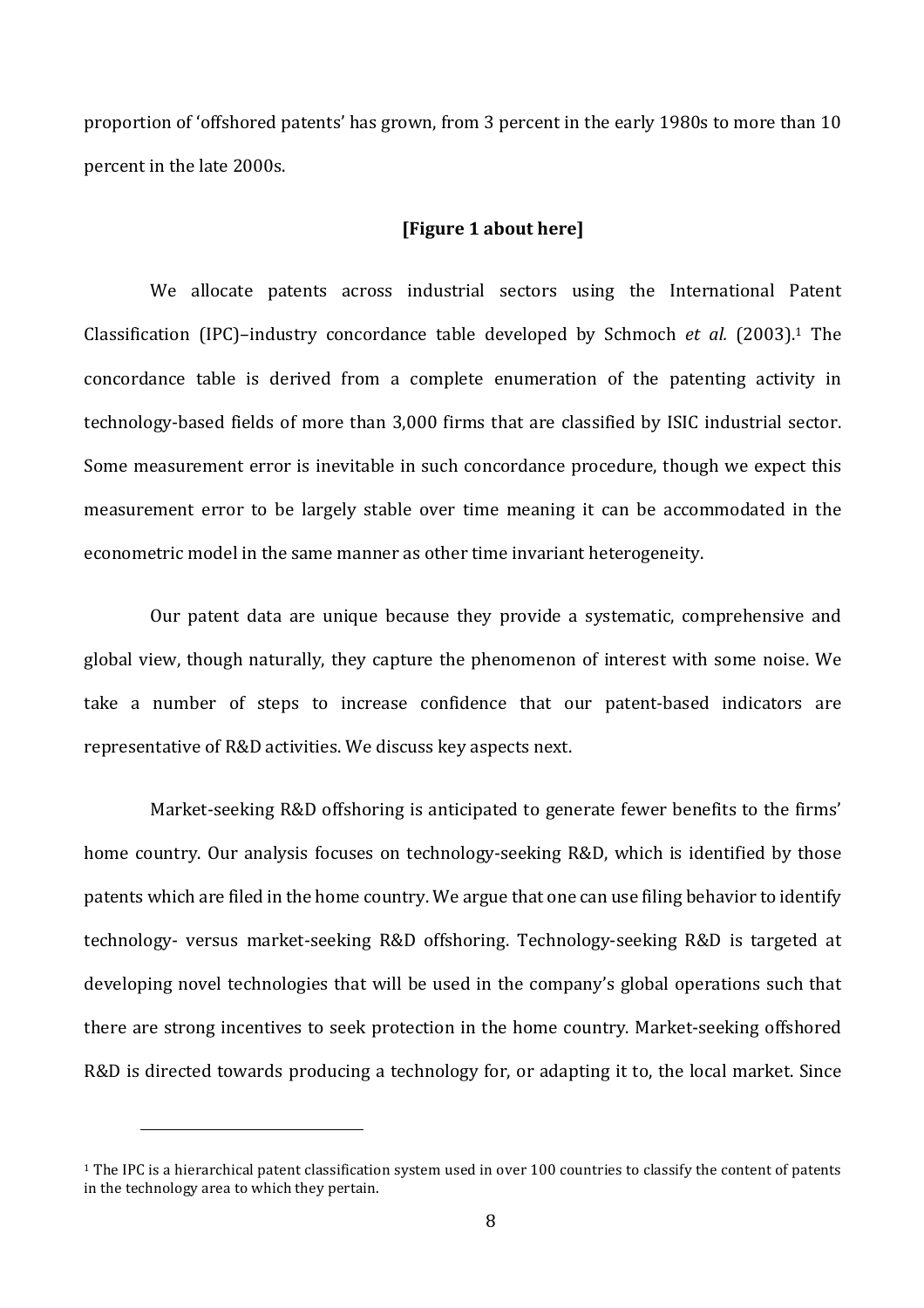technology generated via market-seeking R&D offshoring has relatively market-specific usefulness there is limited impetus for the inventing firm to file for patent protection in the home country.2

By focusing on patents that are *filed* in the home (applicant) country we also largely avoid measurement error associated with 'IP migration', which is where the applicant address is chosen purely for tax minimization purposes. There is no incentive for firms to file for patent protection in the Cayman Islands even if they allocates ownership to their Cayman Island subsidiary for the purpose of tax minimization.<sup>3</sup> Our sample avoids many of policies which generate high powered incentives to undertake IP migration. Well-known tax havens such as the Cayman Islands are not included in our sample and the period of analysis pre-dates the 'patent box' policies implemented in the Netherlands, Belgium, Luxembourg, and Spain after 2007. For the countries in our sample, aggregate patterns of patent assignment are not consistent with what would be predicted by tax minimization. For example, in low-taxing Ireland more patents invented by residents of Ireland are assigned to foreign firms than foreign invented patents are assigned to Irish affiliates—precisely the opposite of what tax minimizing behavior would predict. While we see no strong *a priori* reason to suspect that any measurement error arising out of IP migration, should it exist, should be systematically related to changes in productivity at the industry level we consider augmented empirical specifications in an effort to directly control for corporate income tax rate in the home country as part of our robustness checking.

#### **[Table 1 – about here]**

 $2$  Note that by construction we filter out R&D activities that are both invented by and also assigned to a foreign affiliate. 

<sup>&</sup>lt;sup>3</sup> Indeed, allocation/transfer of ownership for tax purposes mainly takes the form of intra-company transfer that needs not be reported to the patent office in order to be effective.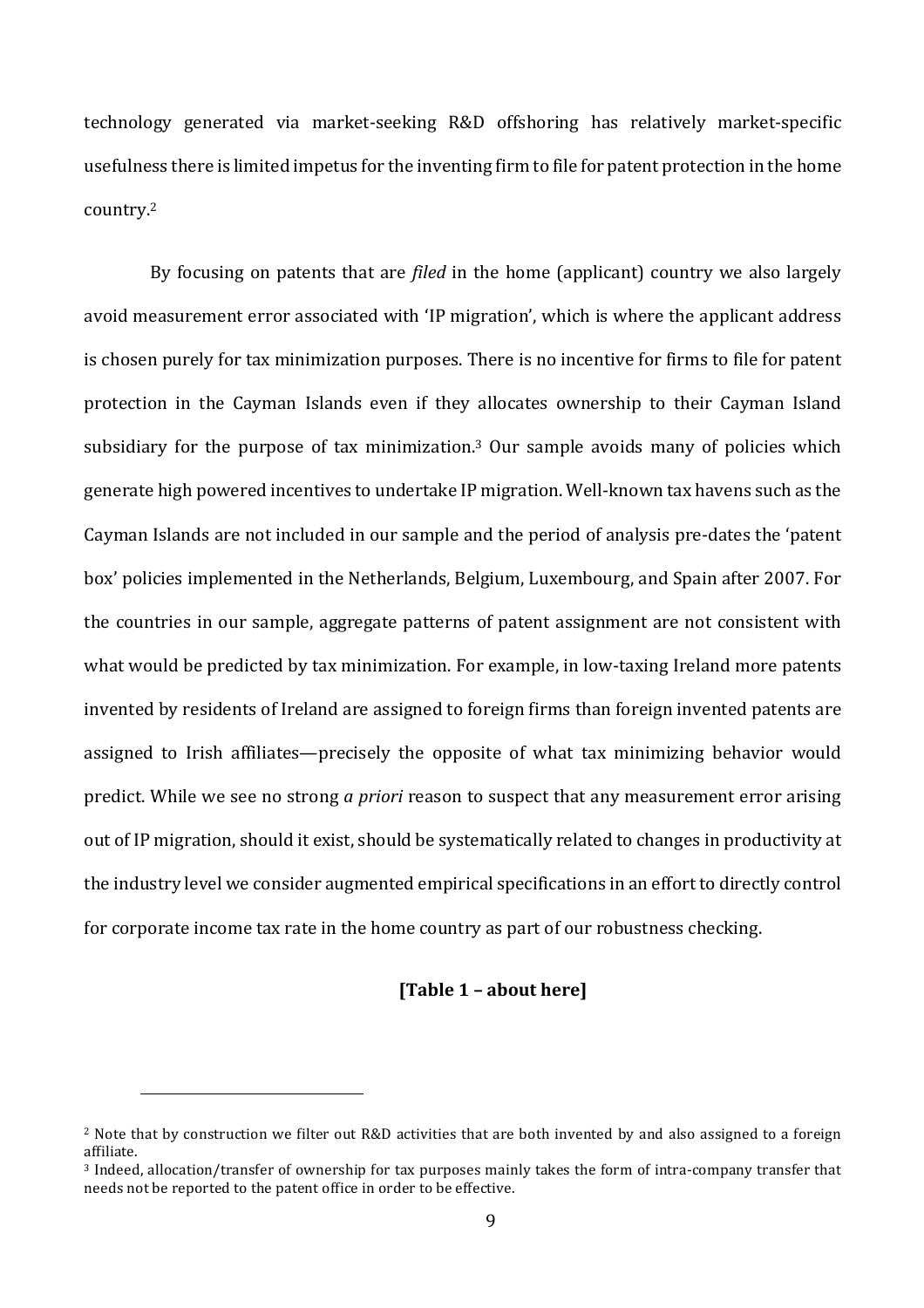Table 1 shows that there were four million priority patent applications filed worldwide in the period between 1980 to 2007, among which 182 thousand (4 per cent) are the result of R&D offshoring. Restricting the count to patent applications filed in at least two jurisdictions (thus filtering out a large number of low-value patents) leads to a worldwide count of 1.6 million patent applications, of which approximately 8 per cent result from R&D offshoring.

We validate our measure of offshored R&D by considering the relationship between patents assigned to foreign entities and the international flows of finance for the purposes of R&D. Data on bilateral R&D flows do not exist, however total R&D financed from abroad aggregated across partner countries are collected by national statistics agencies by way of firm level survey (effectively aggregate R&D 'onshoring'). The measure is expected to comprise primarily technology seeking R&D activities. The criteria for recording R&D by source of funds in the Frascati manual stipulates that "there must be a direct transfer of resources [and] the transfer must be both intended and used for the performance of R&D" (OECD 2002:114). It does not include foreign sourced loans or other general capital raising or general transfers from the parent firm. It also does not include R&D performed by MNE affiliates and financed through retained earnings.

Table 2 reports a series of regression results aimed at testing this relationship. The dependent variable is the lagged amount of R&D financed from abroad (in million 2005 US PPPs) at the country level in panel A and at the country-industry level in panel B. Pooled cross-section and fixed effect estimates suggest a strong relationship between the patent indicator and the relevant R&D flows, even when adding additional lags to the specification. The results show that the production of patents with foreign applicant is strongly determined by foreign financed R&D. They provide further confidence in the validity of our patent based measure of offshored R&D.

#### **[Table 2 – about here]**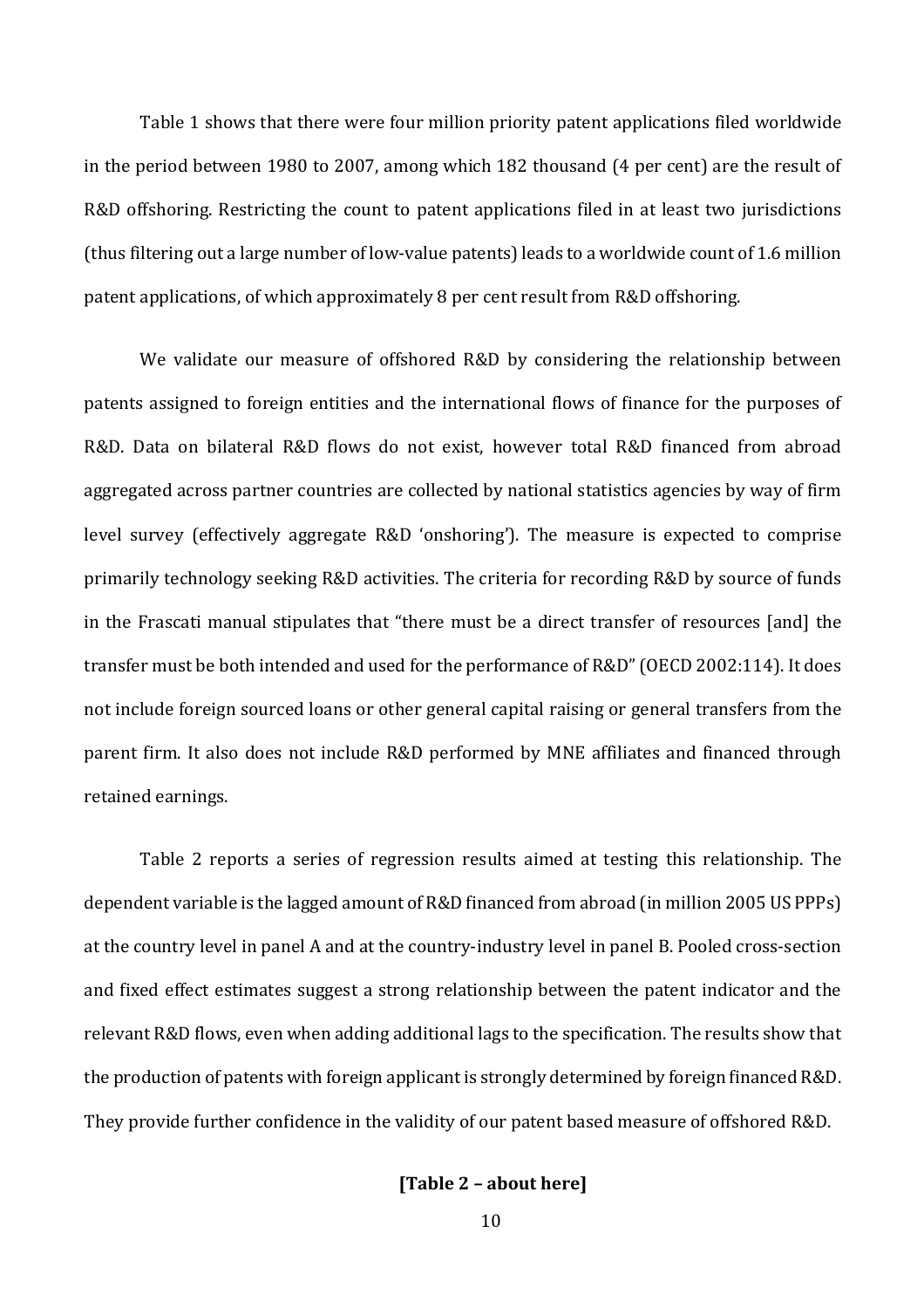#### **Statistical approach**

We study the productivity effect of R&D offshoring using a standard Cobb-Douglas production function with labor (denoted by *L*), fixed capital (denoted by *K*) and technology (denoted by  $A^*$ ).

$$
Y = K^{\alpha} L^{1-\alpha} (A^*)^{\gamma} \tag{1}
$$

We treat the distinction between technology from the home country and from abroad in an analogous manner to the treatment of basic and applied R&D proposed by Griliches (1986), allowing for the possibility that technology stock derived from offshored R&D (denoted by  $A_F$ ) attracts a  $\delta$  premium (or discount) relative to technology stock derived from home R&D (which is denoted by  $A_H$ ).<sup>4</sup> That is:

$$
A^* = A_H + (1 + \delta)A_F = A_T(1 + \delta S)
$$
 (2)

where  $S = \frac{A_F}{A}$  is the share of technology stock generated via offshoring of the total  $A = A_H + A_F$ .

Transforming equation  $(1)$  gives the canonical for of our estimating equation:<sup>5</sup>

$$
\ln\left(\frac{Y}{L}\right) \cong \alpha \ln\left(\frac{K}{L}\right) + \gamma \ln A + \gamma \delta \frac{A_F}{A}
$$
\n(3)

To incorporate the dynamic evolution of productivity, we augment equation (3) with a lagged dependent variable giving a baseline estimation equation as:

<sup>&</sup>lt;sup>4</sup> Note that treating foreign R&D as a distinct complementary input (as in  $Y = K^\alpha L^{1-\alpha} A^\gamma A^{\gamma'}$ implausibly implies that industries which undertake no offshoring can generate no output.

<sup>&</sup>lt;sup>5</sup> We considered an alternative approach based on first estimating a growth equation to derive an estimate of industry level total factor productivity, which is then modelled in an analogous manner. The results were quantitatively similar. We thank Jacques Mairesse for this suggestion.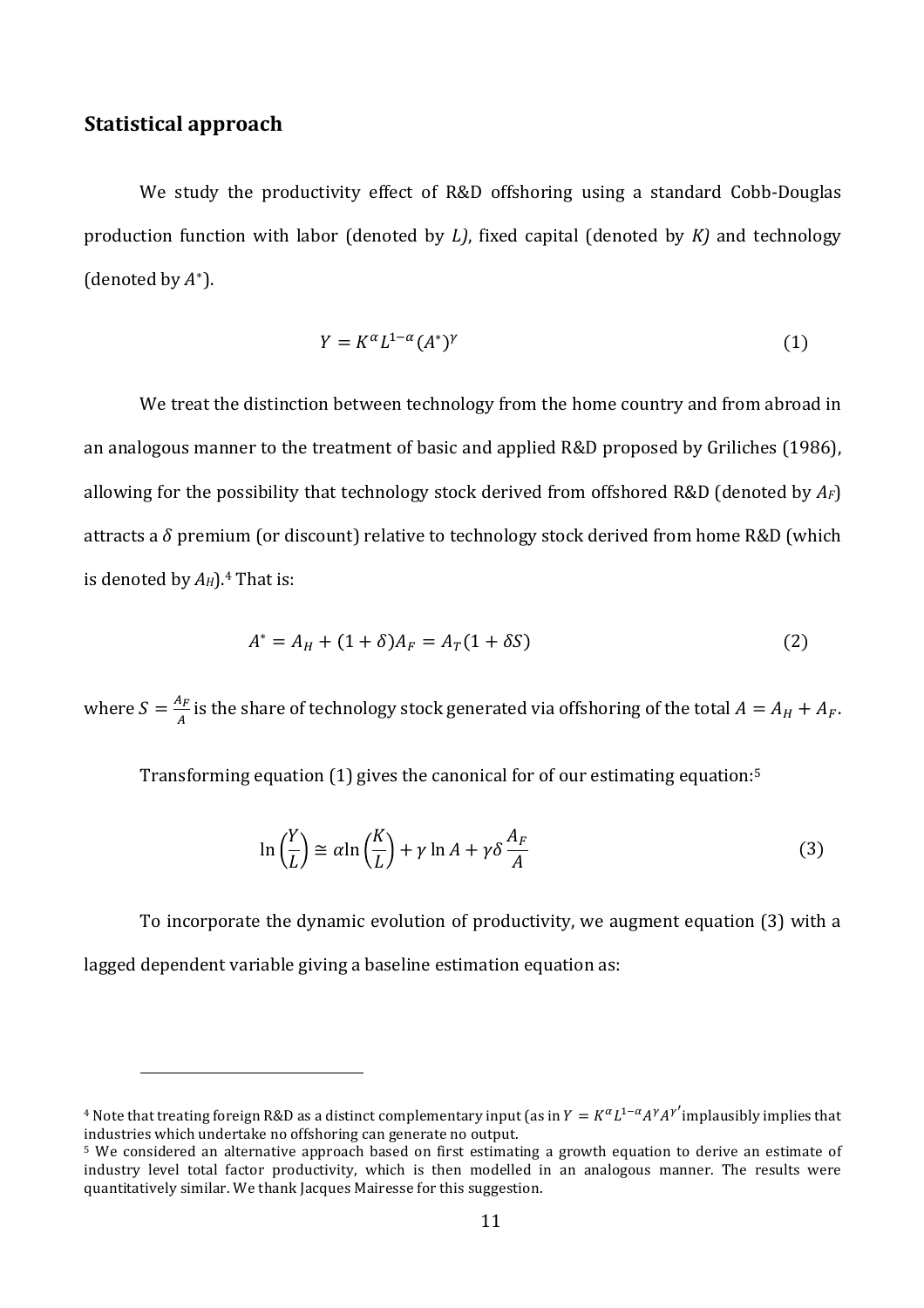$$
\ln\left(\frac{Y}{L}\right)_{ijt} = \beta \ln\left(\frac{Y}{L}\right)_{ijt-1} + \alpha \ln\left(\frac{K}{L}\right)_{ijt} + \gamma \ln A_{ijt} + \gamma \delta \left(\frac{A_F}{A}\right)_{ijt} + \lambda_t + \mu_{ij} + \varepsilon_{ijt}
$$
(3)

where the index *i* denotes the country, *j* the industry and  $t$  the year. The error structure is assumed to comprise country-industry fixed effects as well as year effects.

We model output of manufacturing sectors at the 2-digit level of the International Standard Industrial Classification (ISIC Revision 3, codes 15-36) in 18 countries over the period from 1980 to 2007. Data on value added, capital stock and employment are compiled from the OECD Structural Analysis Database (OECD 2011). Royalties are included in industry value added regardless of whether technology users in the home country or abroad pay the royalties.<sup>6</sup> Table 3 reports summary statistics for measures used in the regression analysis.

#### **[Table 3 – about here]**

The industry level approach suits well our purpose of providing a global and long-term view. In addition, it avoids selection issues endemic in firm-level studies arising out of the role of productivity in entry and exit decisions (see, *e.g.*, Olley and Pakes 1996; Breunig and Wong 2008). However, we are mindful of the potential endogeneity associated with the correlation of input choices with productivity shocks and the related concern regarding the persistence of productivity variables over time. Dynamic panel bias that arises due to correlation between the lagged dependent variable is also of concern (Nickell 1981). To address dynamic panel bias we estimate equation (3) using systems GMM (Blundell and Bond 1998). The GMM estimates reported use the asymptotically efficient two-step procedure and apply Windmeijer's (2005) correction to the standard errors.

 $6$  In the standard national accounts framework, royalties are counted as sales if the buyer is at home or as a service export if the buyer is foreign.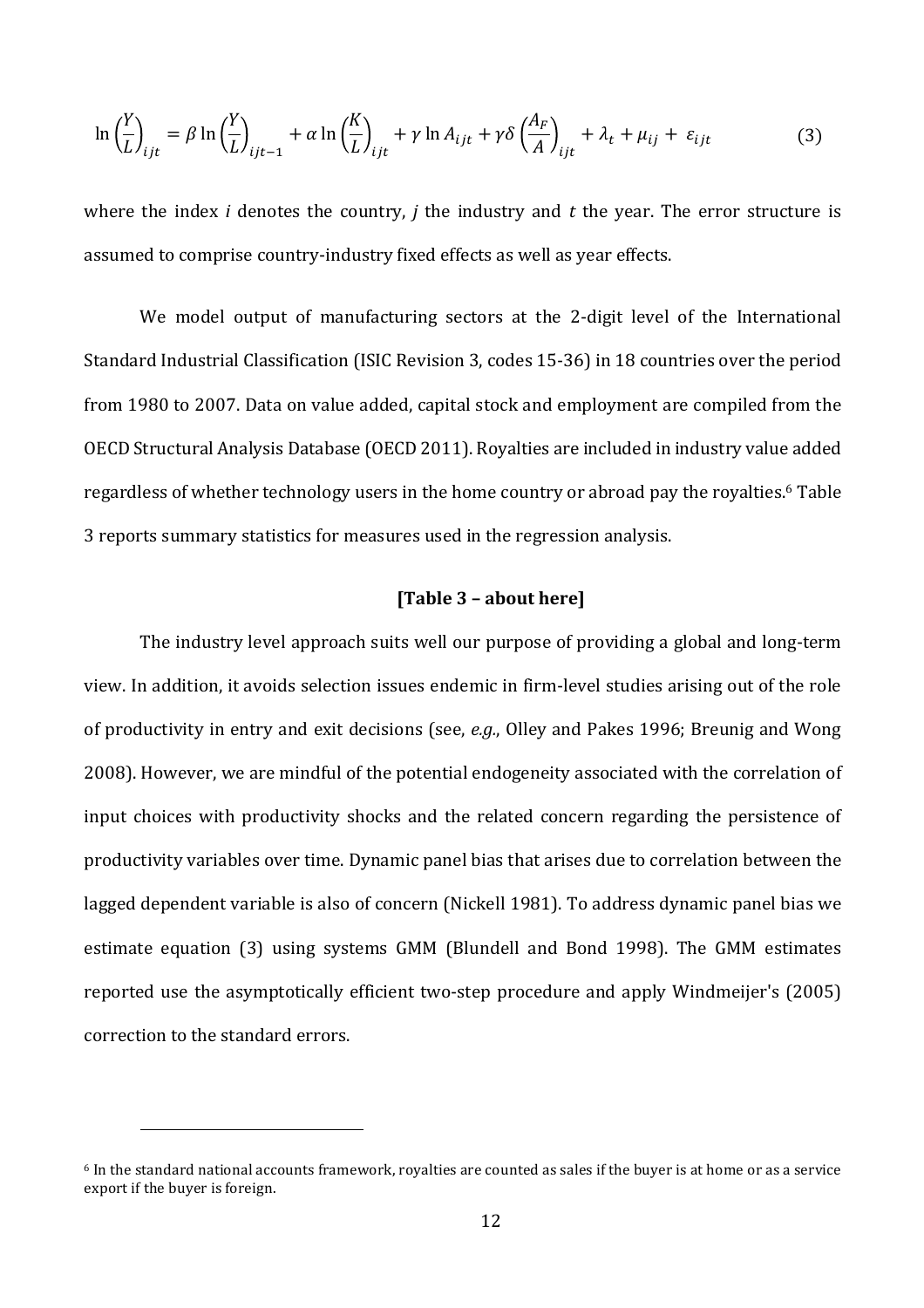As already discussed, accounting for potential simultaneity between productivity and R&D offshoring is fundamental to any attribution of causality. We consider a number of approaches to accommodating this issue. First, we consider an instrumental variable approach using a measure of the tax treatment of R&D in the home country and in potential offshore R&D host countries. We also consider a more conventional route to disentangle the causal impacts using systems GMM by instrumenting offshored share of technology stock in a manner analogous to the autoregressive term. We elaborate the instrumental variable approach below.

The appropriateness and validity of tax policy as an instrument is well supported. The *a priori* case that foreign tax policy is exogenous to domestic productivity is sound. It is difficult to imagine a mechanism through which R&D specific tax incentives in the UK will affect industrial productivity in the USA except via their influence on the distribution of company R&D between the two countries. Evidence suggests R&D tax policy influences firms' R&D location decisions (Hines 1993; Bloom and Griffith 2001; Wilson 2009). We expect tax policy to primarily influence the intensive margin (rather than extensive) for technology-seeking type R&D offshoring; we argue that the margin that is amenable to the influence of fiscal incentives is of greatest interest to policy. Validity of the instrument also requires independence with the outcome variable, namely productivity.

Data used to measure R&D tax policy are adapted from Thomson (*forthcoming*). The measure is based on the standard adaptation of Jorgenson's (1963) 'user cost of capital' first proposed by McFetridge and Warda (1983) and subsequently developed by Bloom *et al.* (2002), Wilson (2009) and others. The measure, referred to as the 'tax-price of R&D', reflects the breakeven benefit-cost ratio for a representative firms' marginal R&D investment to be profitable after tax taking into account any reductions to corporate tax liabilities associated with each dollar invested in R&D. Our country-industry specific policy measure incorporates cross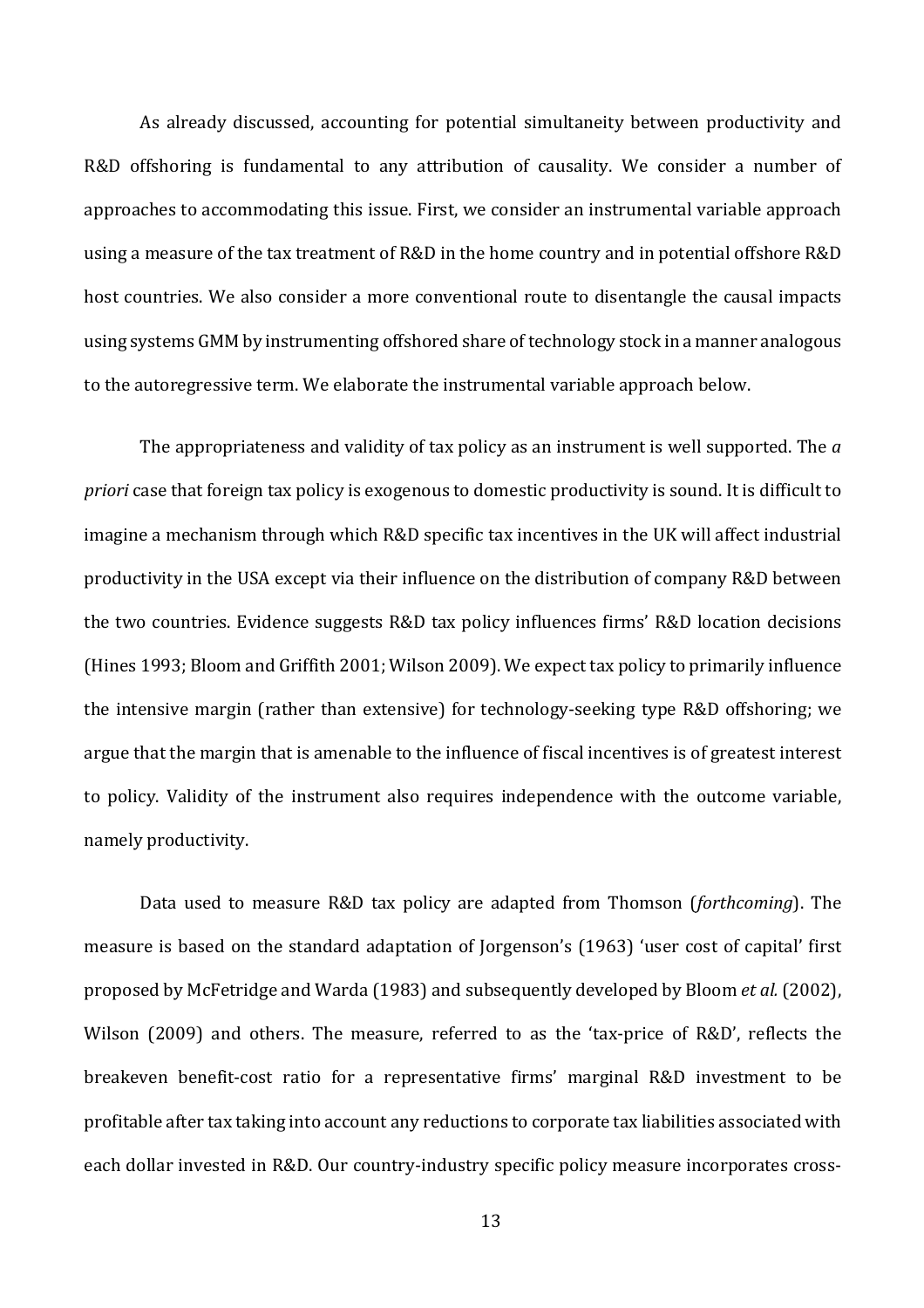country variation in tax treatment of different R&D expenditure types (*e.g.*, labor and capital) as well as inter-industry variation in mix of expenditures by type. To measure the effective tax price of offshored R&D for each country we use the average tax price across potential offshoring locations (i.e., all other countries in the sample). Tax policy data are only available for OECD member states so non-OECD countries are not included in this calculation. This limitation has negligible impact on the measured weighted average offshored tax price as only a small fraction of patents are attributed to inventors who are residents of countries for which we do not have tax price information (see also Kumar 2001; Thomson 2013).

#### **Does offshoring affect home country productivity?**

Table 4 depicts the main regression results. Column (1) presents a baseline fixed effects estimate. Columns (2) and (3) show the instrumental variable model. Results of the first stage regression, which models the determinants of the share of technology stock derived from offshoring, are presented in column (3) and are of considerable interest in their own right. These results are consistent with the view that the location of R&D is amenable to the influence of tax subsidies at the margin. The coefficient associated with the average R&D tax price abroad is negative and significant, showing that a lower tax price abroad is correlated with a greater share of all technology stock being sourced from abroad. Correspondingly, domestic (home country) tax price is found to be positively related to the share of technology sourced from abroad, which implies that the higher the local tax price the more technology is sourced from offshore locations. The second stage results are presented in column  $(2)$ . A Durbin-Wu-Hausman test supports the theoretical prediction that offshoring is likely to be endogenous  $(p=0.001)$ . The coefficient associated with the offshoring share variable in the second stage equation is 1.478. These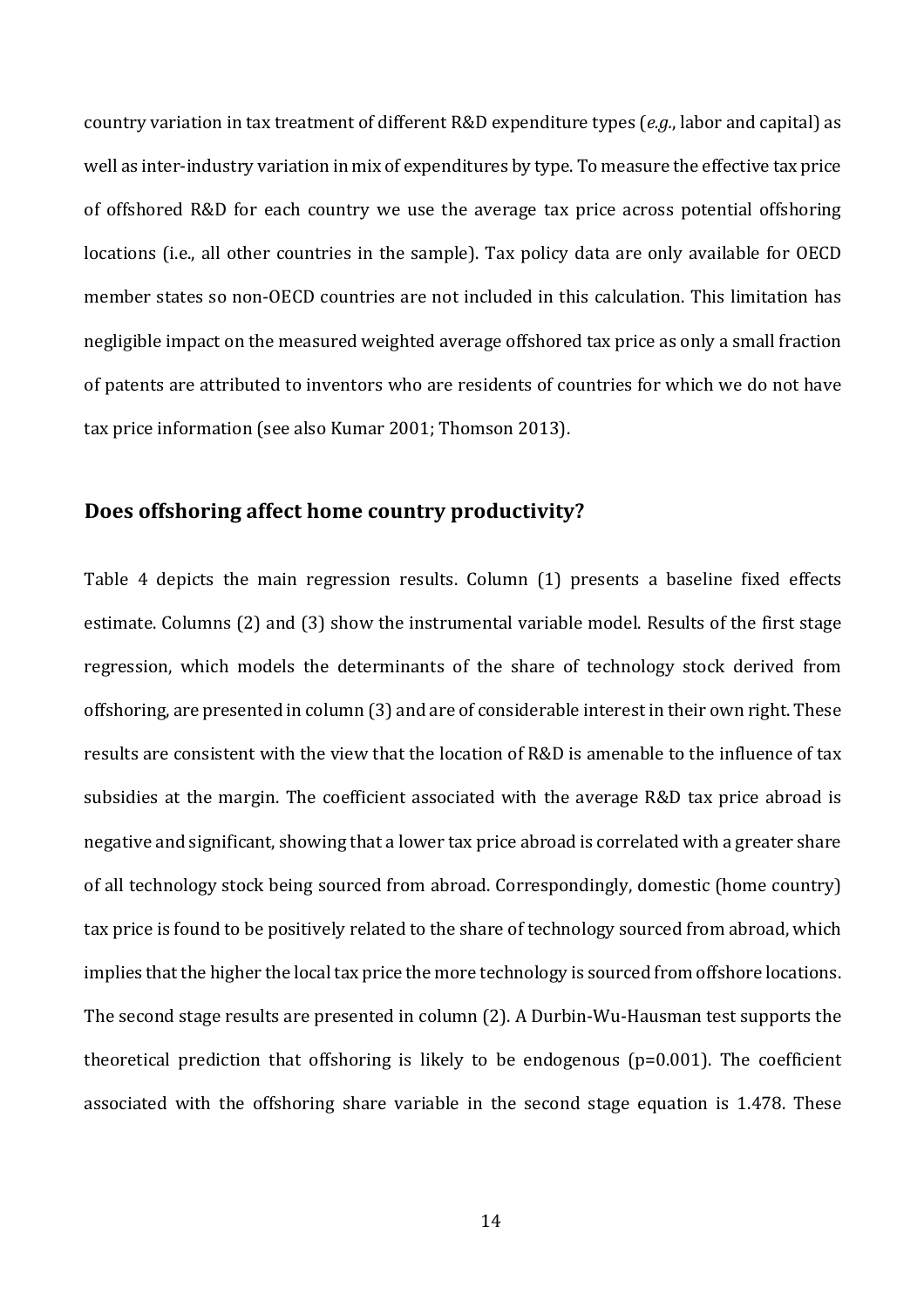estimates may be affected by the issues of dynamic panel bias and the possibility that input choice (physical capital and technology stock) are endogenous to output.

Column (4) and (5) of Table 4 present GMM estimates. Both capital stock per worker and technology stock per worker are identified via standard systems GMM instruments (differences in the level equation, and levels in the difference equation). In column  $(5)$  the share of patent stock generated through offshoring is also identified using the standard systems GMM approach. Instrument matrix for column (4) includes foreign and domestic tax price measures in place of standard GMM instruments. As can be seen, the results do not vary greatly between the two identification approaches. The results suggest that as an industry increases the share of technology generated via offshoring from the mean of around 10 percent to 20 percent, productivity will increase by 4 percent. The implied premium associated with offshored R&D is large, though reasonably commensurate with anticipated additional costs associated with R&D offshoring versus domestic R&D. Our fundamental contribution is furnishing new evidence that the home country – not just the firm – can benefit from  $R&D$  offshoring.

Column  $(6)$  reports the first of our robustness checks whereby we augment the model with both corporate income tax rate and the local R&D tax price. The coefficients of interest are effectively unchanged which, we argue, provides further confidence that tax minimizing intellectual property migration is not unduly influencing our estimates.

#### **[Table 4 about here]**

We have argued previously that patents generated via offshored R&D but not filed in the home country are likely to represent adaptive, market-seeking R&D and are less likely to benefit the home country. Empirically testing this proposition is made complicated by the fact that the subset of patents derived from offshoring that are filed in the home country are highly correlated with total offshoring (correlation coefficient 0.94). In column (7) we report estimates of a model that includes both the share of technology stock from technology-seeking type offshoring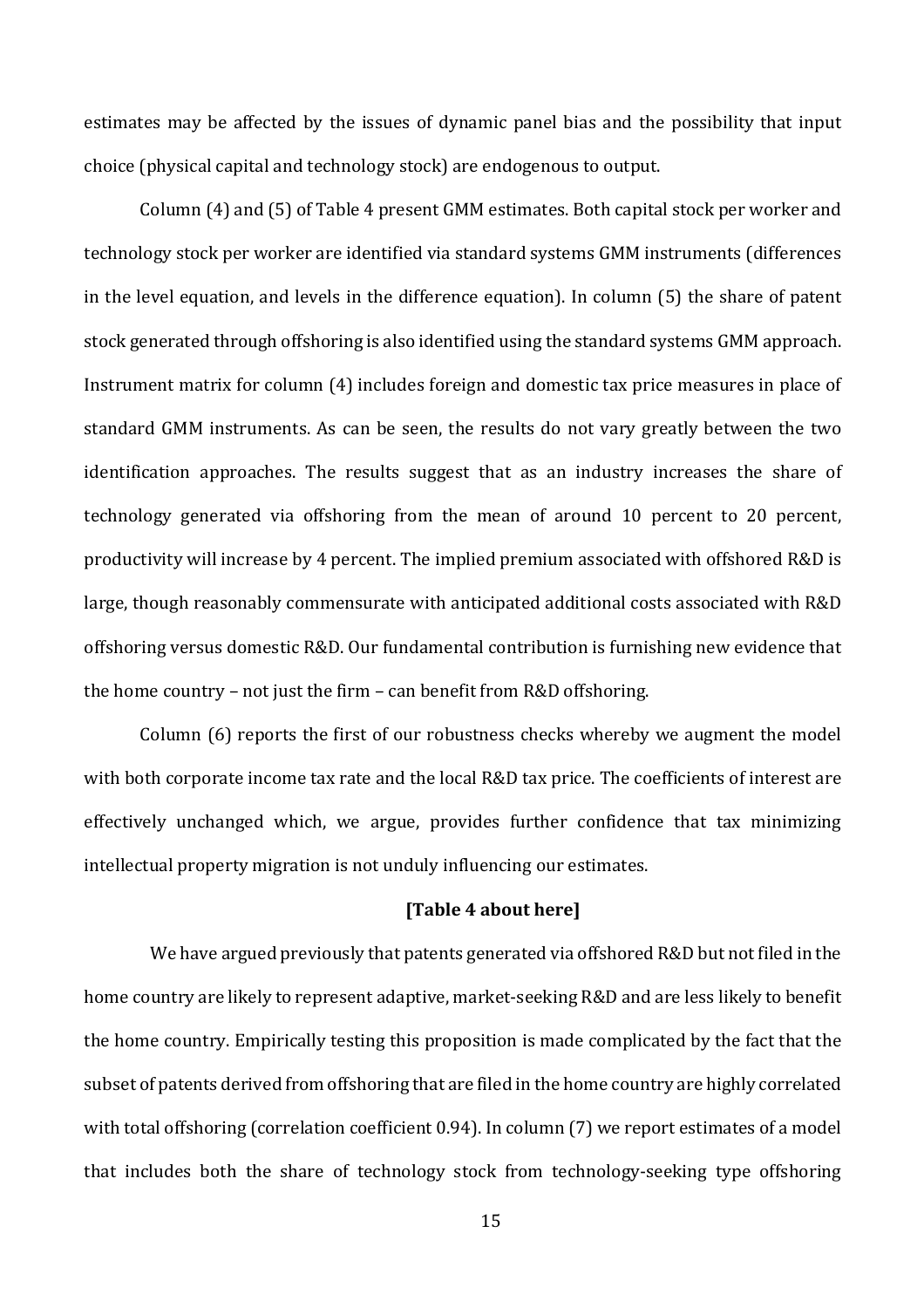(patents invented abroad and also filed in the home country) and the share technology stock from market-seeking type offshoring (patents invented abroad but not filed in the home country). The coefficient associated with market-seeking R&D offshoring is negative and significant. The estimate suggests that market-seeking type R&D offshoring, which results in patents that are *not* filed at home, may detract from home-base productivity. This finding supports our conjecture that filing behavior provides a valuable indicator of whether the technology benefits home country operations.

An important advantage of our industry level data is the exhaustive and global nature of the sample. It is widely considered that firms' benefits from offshoring may depend on the R&D occurring in a frontier country or perhaps even in the United States specifically. This may be cause for concern to policy makers in the United States, which is the home country to firms engaged in the most in R&D offshoring. Using our data, we are able to test the extent to which the relationship between offshoring R&D and home-base industrial productivity may be driven by offshoring to any specific country. To flush out any above average impact of any particular host country we re-estimate the model 21 times, each time calculating a modified share of technology stock sourced from offshoring with a different host country omitted. Table 5 reports estimates of the coefficient on share of technology stock from offshoring, each row reflecting a different country omitted. These results show that no one single country is driving the estimated parameter of interest. Put another way, in contrast to Griffith *et al.* (2006), we find nothing 'special' about offshoring to the United States, conditional on the outputs of the offshored R&D being filed in the applicant country (our measure of technology-seeking R&D offshoring).

#### **[Table 5 about here]**

We also considered the possibility that atypically large benefits from R&D offshoring by firms based in a specific home country may be driving the result. This may be the case if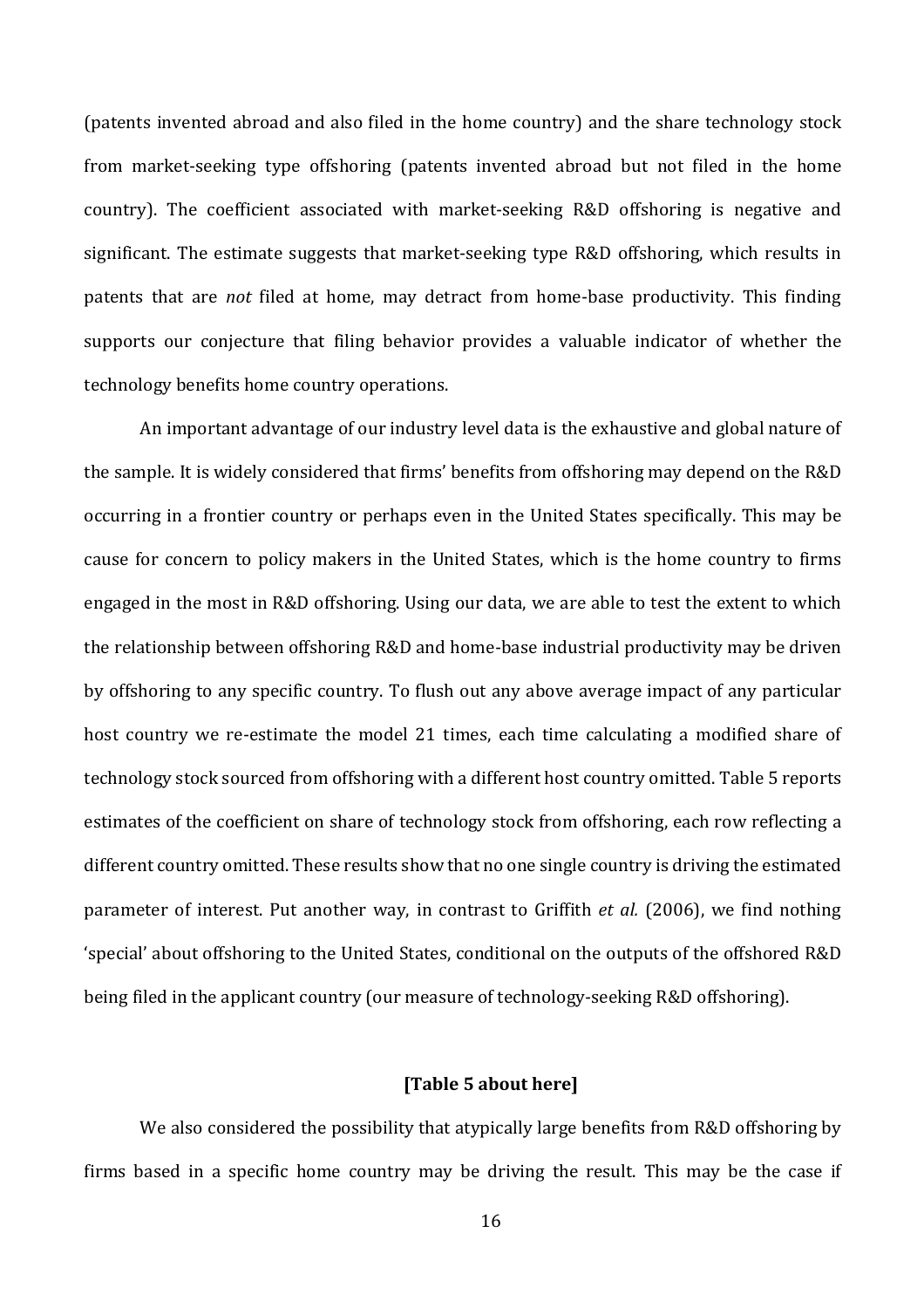absorptive capacity that is crucial for establishing overall benefit is distributed unevenly. The second panel of Table 5 presents estimates of the same model, this time sequentially dropping a different home country for each row. The estimated coefficient appears quite stable giving no indication that the result hinges on any particular country. We also performed similar analysis using the full sample of countries but dropping one industry at a time and found no indication that the result is overtly influenced by the offshoring activities of any single industry.

Before offering concluding comments we consider the remaining limitations. First, while we provide a representative view of the average benefits reflecting the net impact on local industry, including both private and spillover benefits and losses, the industry level approach provides no new evidence on the mechanism through which offshored R&D translates into productivity improvements at home. These have been studied elsewhere and are complementary to our finding (*e.g.*, Harhoff *et al.* 2014). Direct analysis of the extent of spillovers would be worthwhile and best undertaken using firm level data. Second, we expect that, in part, our result reflects a higher cost of offshored R&D (though low value patents are filtered out). Irrespective, our results newly confirm that the home country – not just the firm –benefit from offshoring and indicate that benefits are not contingent on the specific host locations. Finally, we are keenly aware that any instrumental variable estimation is open to fundamentally untestable criticism regarding the veracity of the assumption of exogeneity. We have argued that the *a priori* case that foreign R&D tax subsidies is exogenous to domestic productivity is sound and, this appears to be borne out by standard overidentification tests, notwithstanding their inherent limitations. We are perhaps most reassured by the fact that result appears robust across two different identification strategies (IV and GMM).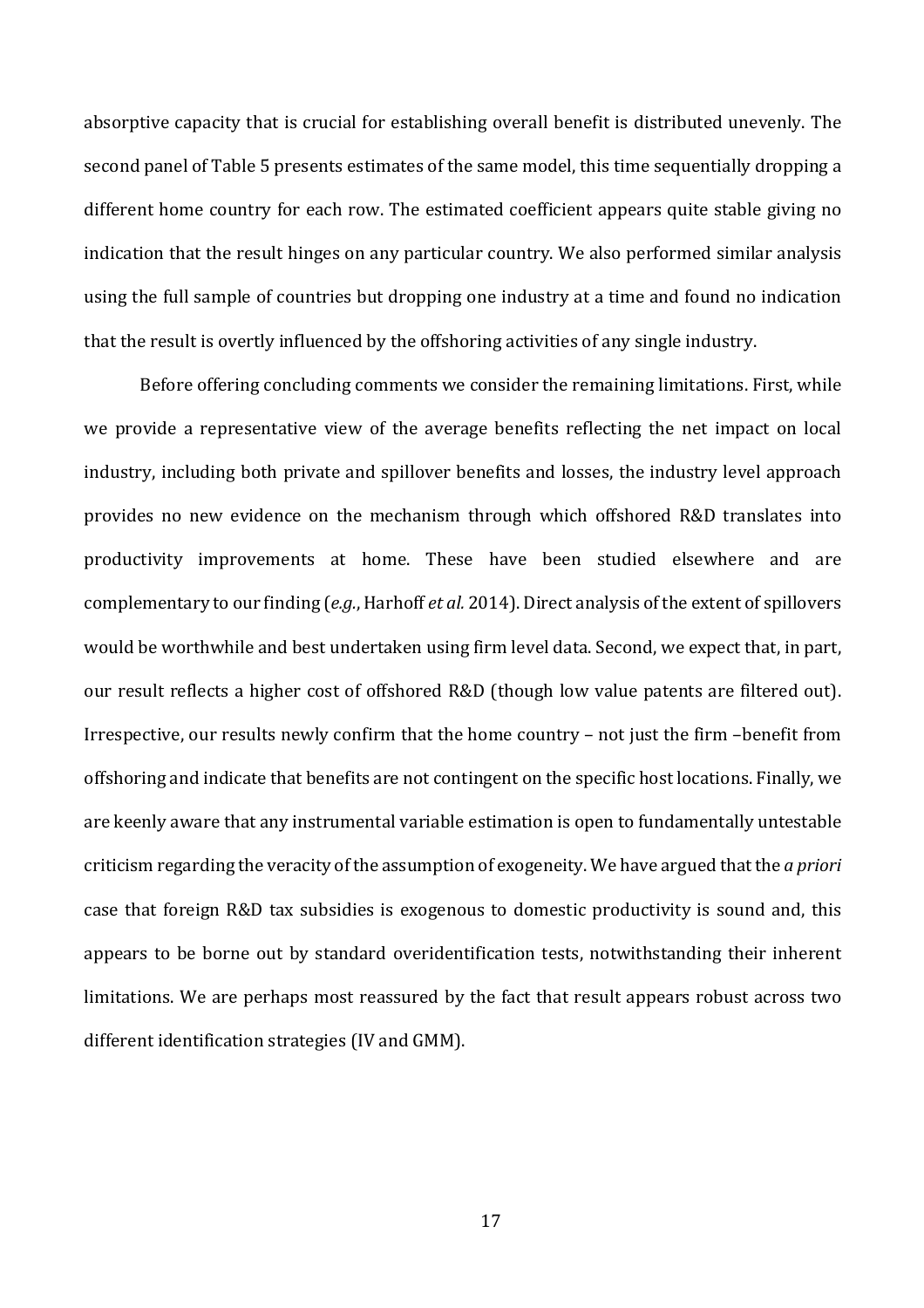#### **Conclusion**

The potential for R&D offshoring to weaken the home country technological capabilities and the loss of productivity spillovers compromising long-term growth has concerned policy makers for a long time. We have investigated this concern using new industry-level data we employed an identification strategy which accommodates the potential simultaneity between industrial performance and globalization Our results show that R&D offshoring can induce long-term productivity benefits for home-country industrial actors at large.

We find no evidence that benefits are restricted to firms offshoring to the United States or any other host country in our sample. This supports the view that firms themselves are best placed to choose the location of R&D which will generate technological advantage and equally that the globally dispersed technology frontier is difficult to capture using aggregate national indicators. However, we find that home country benefits hinge on the nature of offshoring. Our results are consistent with the arguments made by previous scholars that the benefits of marketseeking R&D offshoring will primarily be restricted to host country markets.

Our results help to reconcile traditional fears concerning the impact of R&D offshoring on home economies with the enduringly strong economic performance of those countries most heavily engaged in the activity—the United States and Switzerland are among the handful of OECD countries that offshore more R&D than they host which are all among the most productive, technologically advanced economies (Thomson 2013). We hope that in this light, our results might give pause for thought to policy makers who may otherwise be tempted to offer inducements to curb offshoring.

Naturally, more research is needed in order to understand more detailed patterns of the geographical distribution of benefits, the extent of spillovers to other firms in the home country, and the conditions under which benefits may be enhanced. In this regard, we hope that the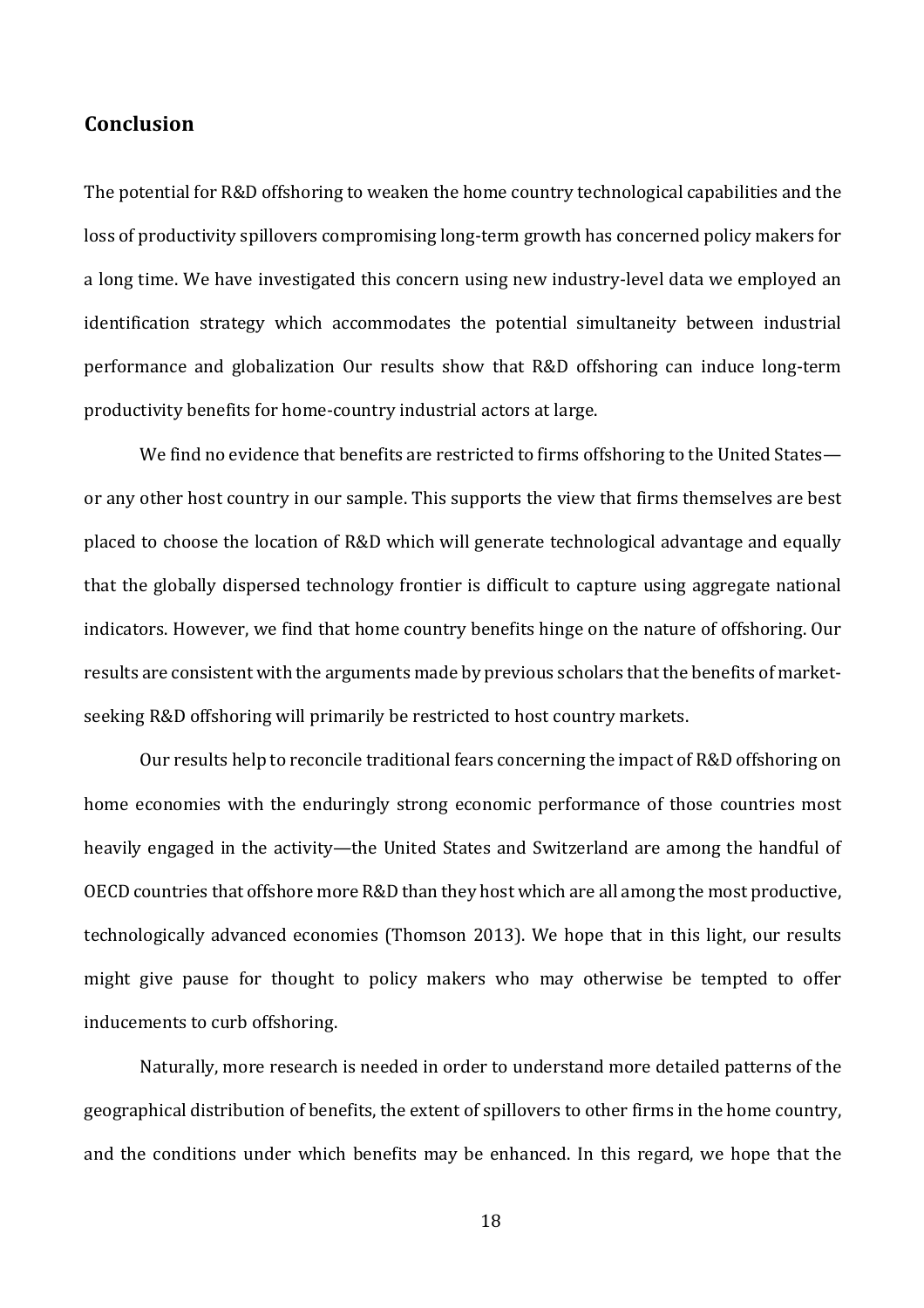methodological contribution advanced in this paper may contribute to future works. Specifically, we have provided first-of-its-kind validation test of the use of patent data as a measure of R&D offshoring, making use of the origin country of applicants and inventors. Moreover, the results suggest that filing patterns provide useful information about the geography of benefit arising from patented technology and, more speculatively, a means of distinguishing between marketseeking and technology-seeking R&D activities. Future firm-level analysis exploiting information regarding filing patterns could be particularly promising in elucidating a better understanding about multinational enterprise technology strategies.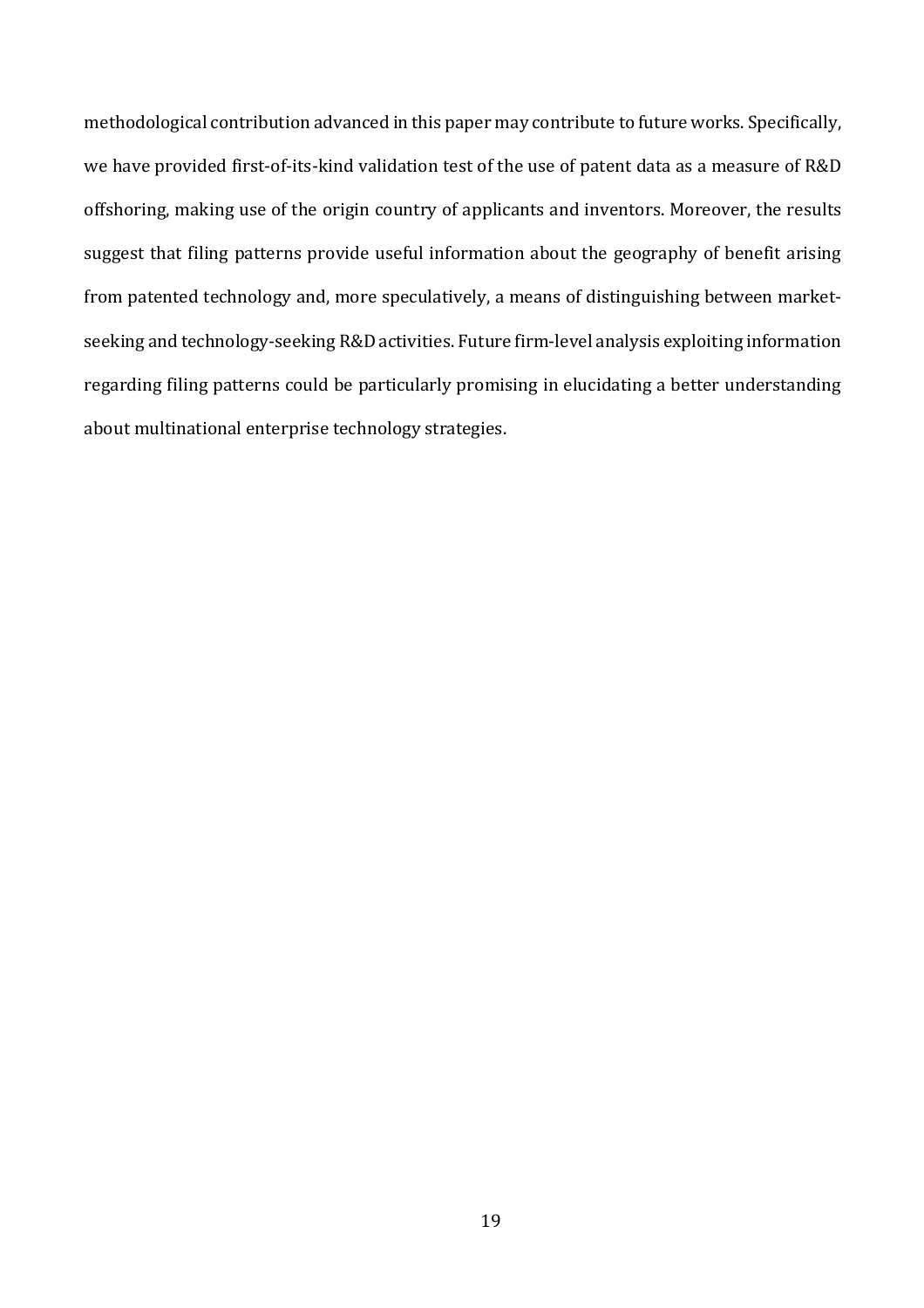#### **References**

- Arvanitis, S., & Hollenstein, H. (2011). How do different drivers of R&D investment in foreign locations affect domestic firm performance? An analysis based on Swiss panel micro data. *Industrial and Corporate Change, 20(2), 605-640.*
- Bartlett, C. A., & Ghoshal, S. (2000). Going global: Lessons from late movers. *Harvard Business Review* (March-April 2000), 132-142.
- Ali-Yrkkö, J., & Rouvinen, P. (2015). Slicing up global value chains: a micro view. *Journal of* Industry, Competition and Trade, 15(1), 69-85.
- Bloom, N., & Griffith, R. (2001). The Internationalisation of UK R&D. *Fiscal Studies*, 22(3), 337– 355.
- Blundell, R., & Bond, S. (1998). Initial conditions and moment restrictions in dynamic panel data models. *Journal of Econometrics*, 87(1), 115-143.
- Breunig, R., & Wong, M. H. (2008). A richer understanding of Australia's productivity performance in the 1990s: Improved estimates based upon firm-level panel data. *Economic Record*, *84*(265), 157–176.
- Criscuolo, P. (2009). Inter-firm reverse technology transfer: the home country effect of R&D internationalization. *Industrial and Corporate Change*, 18(5), 869-899.
- Cantwell, J. (1995). The globalisation of technology: what remains of the product cycle model?. *Cambridge Journal of Economics*, *19(1)*, 155–174.
- de Rassenfosse, G., Dernis, H., Guellec, D., Picci, L., & van Pottelsberghe de la Potterie, B. (2013). The worldwide count of priority patents: A new indicator of inventive activity. *Research Policy*, *42*(3), 720–737.
- Dunning, J. H. (1994). Multinational enterprises and the globalization of innovatory capacity. *Research Policy*, *23*(1), 67–88.
- European Commission (2012). Internationalisation of business investments in R&D and analysis of their economic impact. *European Commission* document No. EUR 25195 EN.
- Griffith, R., Harrison, R., & Van Reenen, J. (2006). How special is the special relationship? Using the impact of US R&D spillovers on UK firms as a test of technology sourcing. *American Economic Review*, *96*(5), 1859–1875.
- Griliches, Z., 1979. Issues in assessing the contribution of research and development to productivity growth. The bell journal of economics, pp.92-116.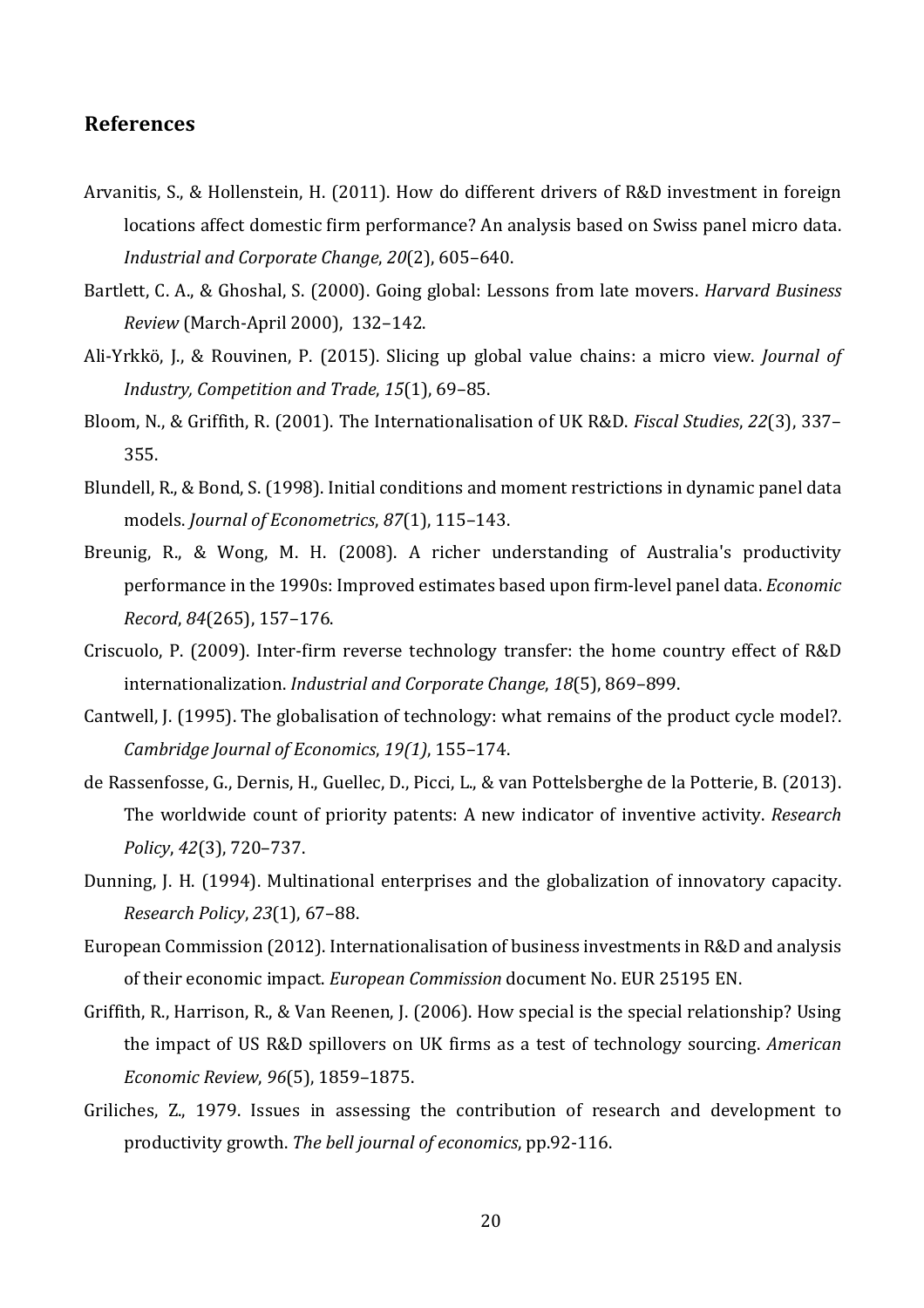- Griliches, Z. (1986). Productivity, R&D, and basic research at the firm level in the 1970's. *American Economic Review*, *76*(1), 141–154.
- Guellec, D., & van Pottelsberghe de la Potterie, B. (2001). The internationalisation of technology analysed with patent data. Research Policy, 30(8), 1253-1266.
- Harhoff, D., Mueller, E., & Van Reenen, J. (2014). What are the channels for technology sourcing? Panel data evidence from German companies. *Journal of Economics & Management Strategy*, *23*(1), 204–224.
- Harhoff, D., Scherer, F. M., & Vopel, K. (2003). Citations, family size, opposition and the value of patent rights. *Research Policy*, *32*(8), 1343–1363.
- Hines, J. (1993). On the sensitivity of R&D to delicate tax changes: The behavior of U.S. multinationals in the 1980s. In: A. Giovannini, R. Glenn Hubbard, and J Slemrod (eds), Studies in International Taxation. Chicago: University of Chicago Press.
- Jaffe, A. B., Trajtenberg, M., & Henderson, R. (1993). Geographic localization of knowledge spillovers as evidenced by patent citations. *Quarterly Journal of Economics*, 108(3), 577– 598.
- Kumar, N. (2001). Determinants of location of overseas R&D activity of multinational enterprises: the case of US and Japanese corporations. *Research Policy*, 30(1), 159-174.
- Lall, S. (1979). The International Allocation of Research Activity by US Multinationals. *Oxford Bulletin of Economics and Statistics, 41*(4), 313-331.
- Le Bas, C., & Sierra, C. (2002). 'Location versus home country advantages' in R&D activities: some further results on multinationals' locational strategies. *Research policy*, 31(4), 589-609.
- McFetridge, D. G. and J. P. Warda (1983). Canadian R&D Incentives: Their Adequacy and Impact, Canadian Tax Paper No. 70. Toronto, Canadian Tax Foundation.
- Mansfield, E., Teece, D., & Romeo, A. (1979). Overseas research and development by US-based firms. *Economica*, *46*(182), 187–196.

Nickell, S. (1981). Biases in dynamic models with fixed effects. *Econometrica*, 49(6), 1417–1426.

- NSF 2010 (http://www.nsf.gov/statistics/infbrief/nsf10322/)
- OECD (2002). Frascati Manual 2002 Proposed Standard Practice for Surveys on Research and Experimental Development. OECD: Paris, 256 pages. ISBN:9789264199033.
- OECD (2009), Patent statistics manual, Paris
- OECD (2011), *STAN indicators*, STAN: OECD Structural Analysis Statistics (database).
- Olley, G. S., and A. Pakes. 1996. The dynamics of productivity in the telecommunications equipment industry. Econometrica 64: 1263-1297.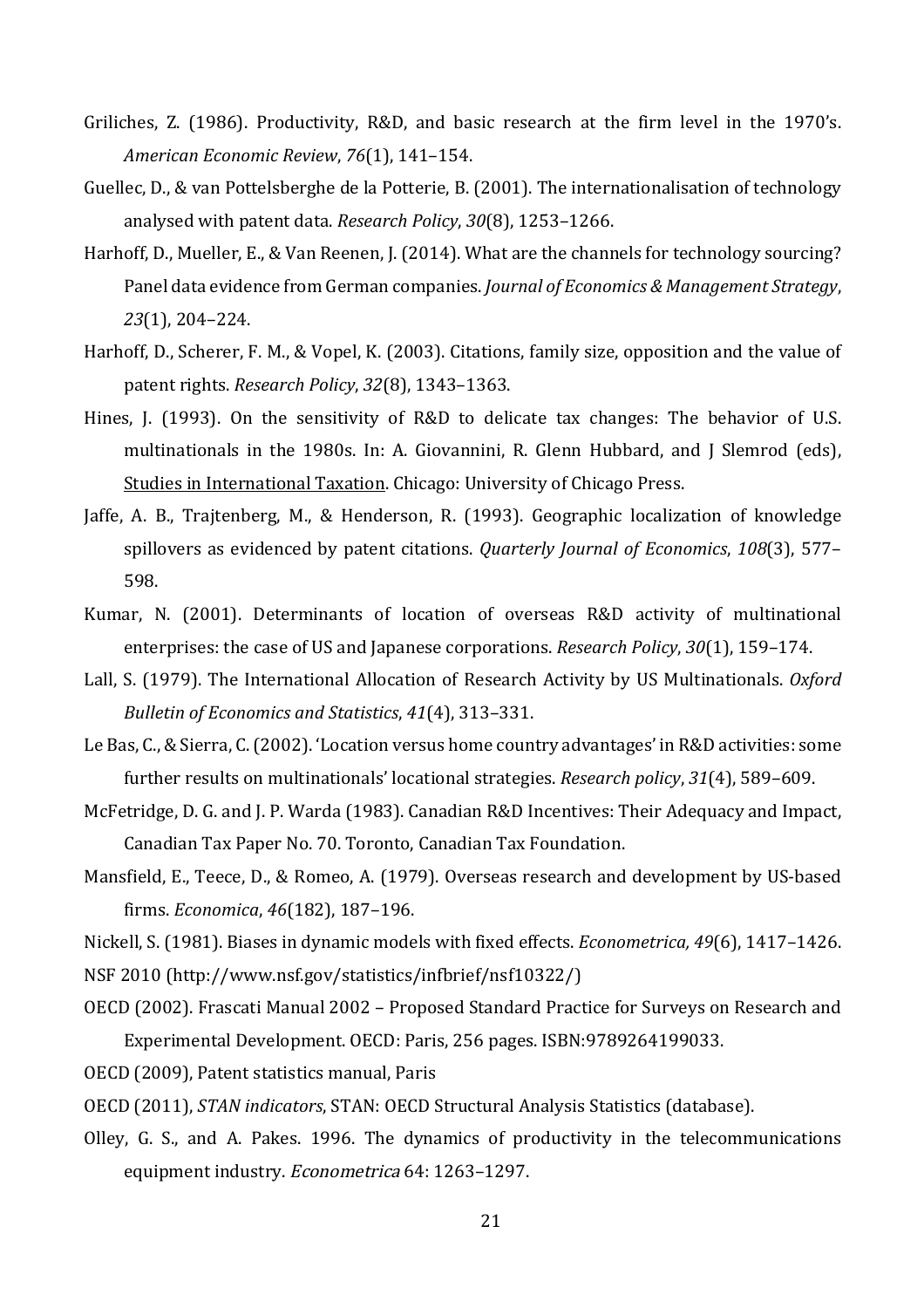- Patel, P., Pavitt, K., 1988. The international distribution and determinants of technological activities. *Oxford Review of Economic Policy* 4, 35–55.
- Patel, P., & Vega, M. (1999). Patterns of internationalisation of corporate technology: location vs. home country advantages. *Research Policy*, 28(2), 145-155.
- Picci, L. (2010). The internationalization of inventive activity: A gravity model using patent data. *Research Policy*, *39*(8), 1070–1081.
- Porter, M. E. (1990), *The Competitive Advantage of Nations*. New York, Macmillan Inc.
- Roodman, D. (2009). How to do xtabond2: An introduction to difference and system GMM in Stata. *Stata Journal*, *9*(1), 86–136.
- Schmoch, U., Laville, F., Patel, P., & Frietsch, R. (2003). Linking technology areas to industrial sectors. Final report to the European Commission - DG Research.
- Song, J., & Shin, J. (2008). The paradox of technological capabilities: a study of knowledge sourcing from host countries of overseas R&D operations. *Journal of International Business Studies*, *39*(2), 291–303.
- Song, J., Azakawa, K., Chu, Y., 2011. What determines knowledge sourcing from host locations of overseas R&D operations? A study of global R&D activities of Japanese multinationals. *Research Policy* 40, 380–390.
- Thomson, R. (2013). National scientific capacity and R&D offshoring. *Research Policy*, 42(2), 517– 528.
- Thomson, R., (forthcoming) The Effectiveness of R&D tax credits, *Review of Economics and Statistics*, Posted Online November 16, 2015.
- Vernon, R. (1966). International investment and international trade in the product cycle. *Quarterly Journal of Economics*, *80*(2), 190–207.
- Wilson, D. J. (2009). Beggar thy neighbor? The in-state, out-of-state, and aggregate effects of R&D tax credits. *Review of Economics and Statistics*, 91(2), 431-436.
- Windmeijer, F. (2005). A finite sample correction for the variance of linear efficient two-step GMM estimators. Journal of Econometrics, 126(1), 25-51.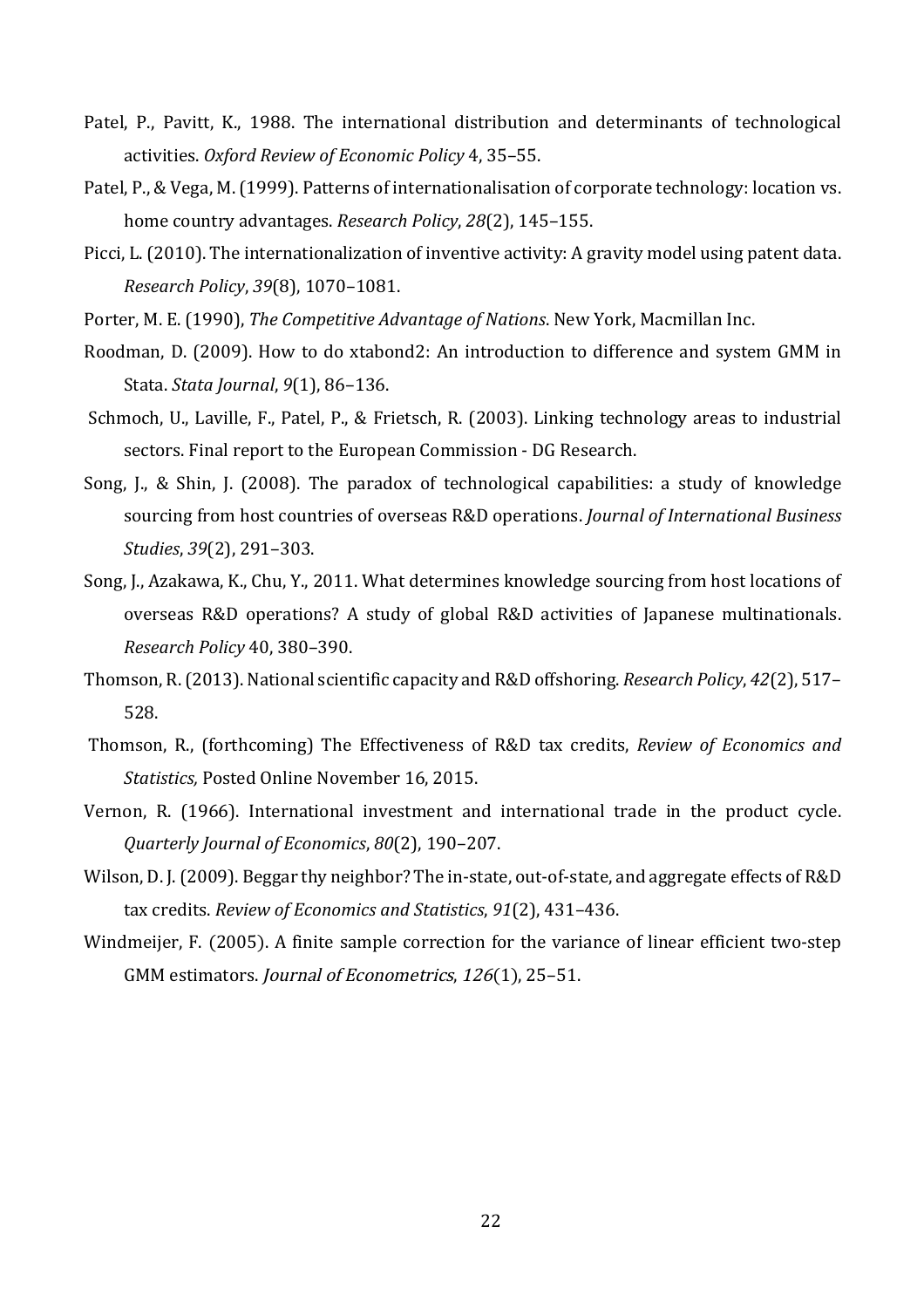|  |  | <b>Table 1.</b> Overall sample of patents observed |  |  |  |
|--|--|----------------------------------------------------|--|--|--|
|--|--|----------------------------------------------------|--|--|--|

|                                    | Total     | Derived from offshoring |
|------------------------------------|-----------|-------------------------|
| <b>Total priority patents</b>      | 4,173,233 | 182.144                 |
| Filed in 2+ countries              | 1,631,132 | 133,189                 |
| Filed in 2+ countries and filed in |           |                         |
| the home (applicant) country       | 1,606,887 | 121.545                 |

Notes: "derived from offshoring" identified with applicant / inventor from different countries.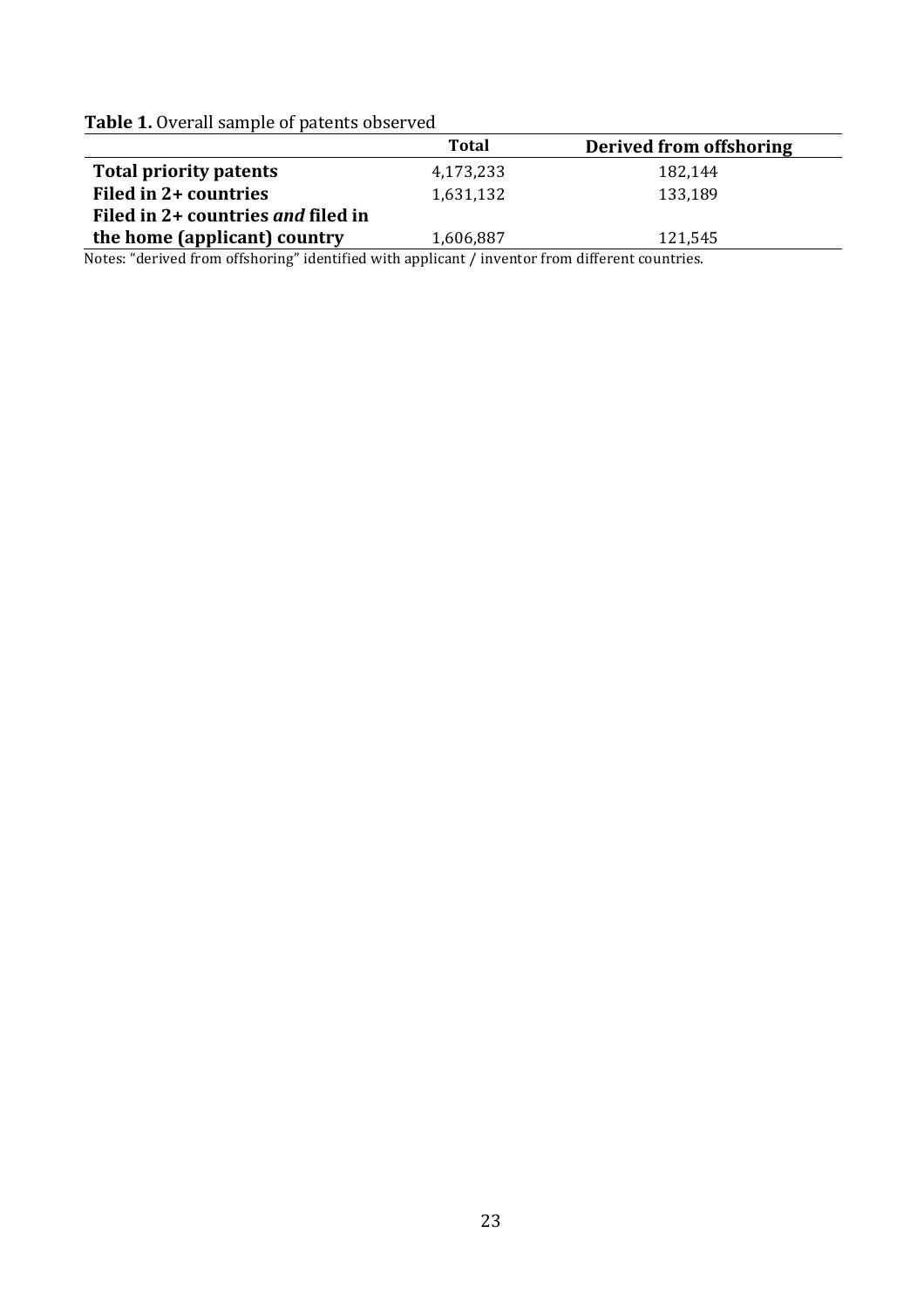

Figure 1. Percent of patents derived from offshoring

Notes: filed in applicant country and family size greater than one.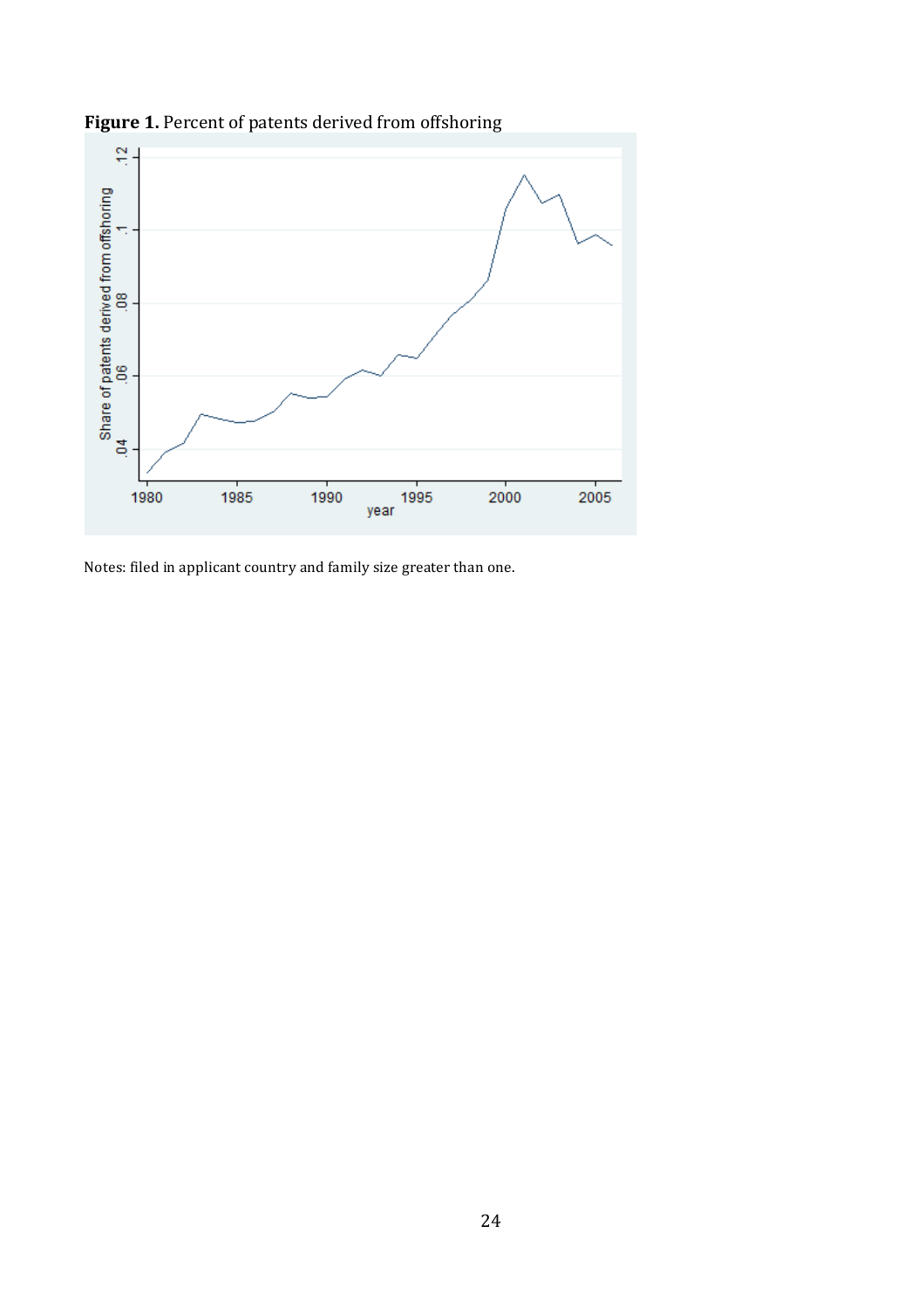|                     | Panel A. Country analysis |                          |              |           | Panel B. Country-industry analysis |                |              |           |
|---------------------|---------------------------|--------------------------|--------------|-----------|------------------------------------|----------------|--------------|-----------|
| Method:             | Pooled OLS                |                          | Fixed effect |           | Pooled OLS                         |                | Fixed effect |           |
| log of foreign-     | $0.625**$                 | $0.330**$                | $0.119**$    | $0.104**$ | $0.335**$                          | $0.156**$      | $0.018*$     | $0.026*$  |
| financed R&D in t-1 | [0.019]                   | [0.062]                  | [0.021]      | [0.028]   | [0.011]                            | [0.032]        | [0.008]      | [0.010]   |
| log of foreign-     |                           | $0.313**$                |              | $0.055*$  |                                    | $0.183**$      |              | 0.005     |
| financed R&D in t-2 |                           | [0.061]                  |              | [0.027]   |                                    | [0.032]        |              | [0.011]   |
| Constant            | $1.580**$                 | $1.504**$                | $2.981**$    | 2.898**   | $0.703**$                          | $1.116**$      | $0.523**$    | $0.815**$ |
|                     | [0.125]                   | [0.147]                  | [0.078]      | [0.098]   | [0.117]                            | [0.201]        | [0.043]      | [0.060]   |
| Time effects        | Yes                       | Yes                      | Yes          | Yes       | Yes                                | Yes            | <b>Yes</b>   | Yes       |
| <b>Observations</b> | 740                       | 612                      | 740          | 612       | 3,053                              | 1,896          | 3,053        | 1,896     |
| $R$ -squared $(a)$  | 0.62                      | 0.63                     | 0.66         | 0.66      | 0.24                               | 0.23           | 0.37         | 0.37      |
| Number of groups    |                           | $\overline{\phantom{a}}$ | 40           | 37        |                                    | $\blacksquare$ | 401          | 297       |

Table 2. Correlation between offshored patents and R&D financed from abroad

Notes: Time effects captured with decade dummies. The dependent variable is the log number of offshored patents in year *t*. Standard errors in parenthesis. \*\*: p-value < 0.01. \*: p-value < 0.05 (a) 'Within' R-squared reported in fixed effect specifications.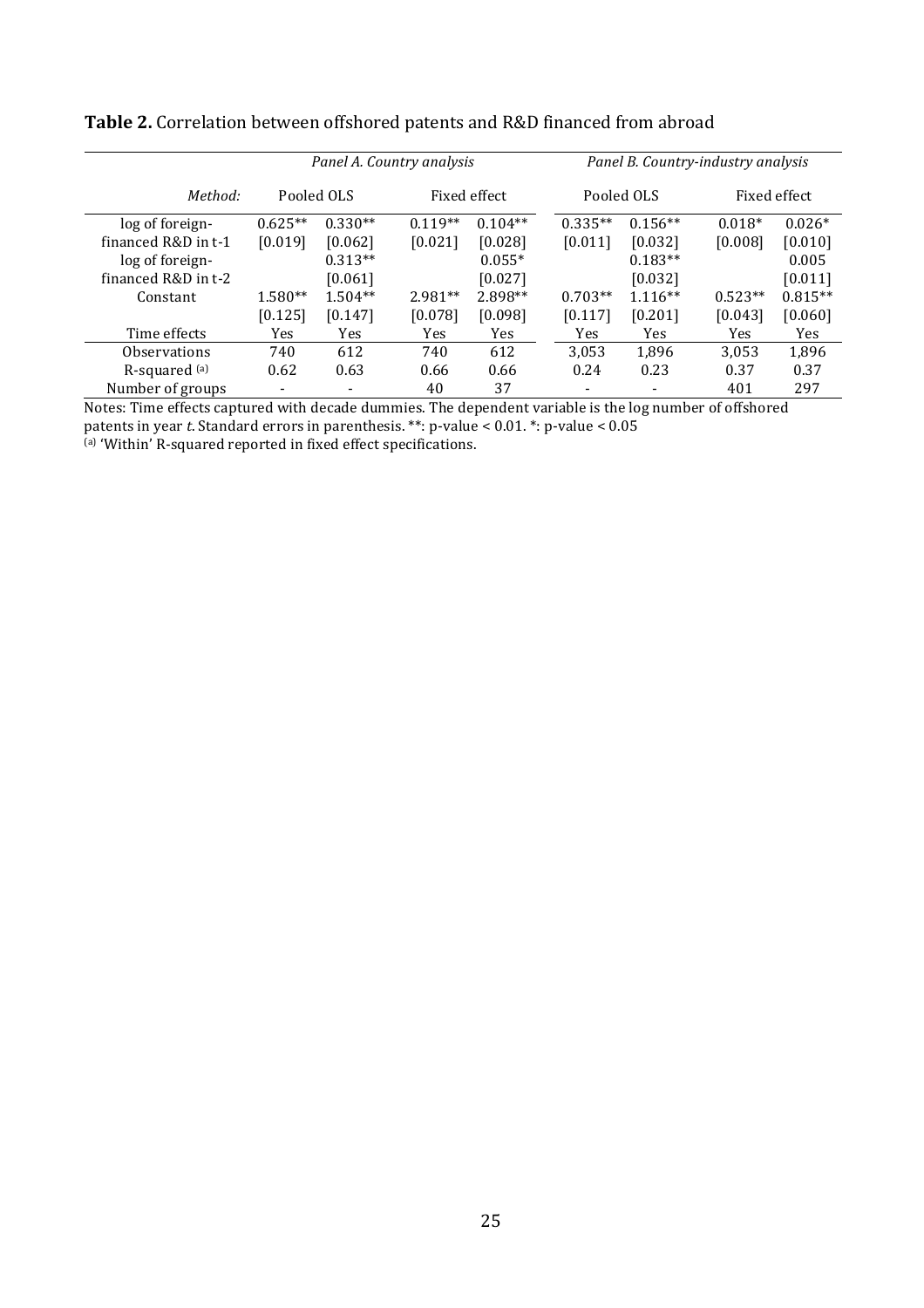**Table 3.** Data Summary

| <b>Variable</b>                                              |       | Mean Std. Dev. | Min         | Max     |
|--------------------------------------------------------------|-------|----------------|-------------|---------|
| Output per worker ('000s USD)                                | 84.3  | 80.1           | 6.1         | 1236.1  |
| Capital per worker<br>('000s USD; PIM w. 5% depreciation)    | 138.3 |                | 195.1 0.244 | 2375.5  |
| Technology stock<br>('000s patents, PIM w. 15% depreciation) | 840.7 | 2525.3 0.127   |             | 40436.3 |
| Share of technology stock derived from offshoring            | 6.8   | 6.23           | 0.120       | 56.0    |
| $N = 7721$                                                   |       |                |             |         |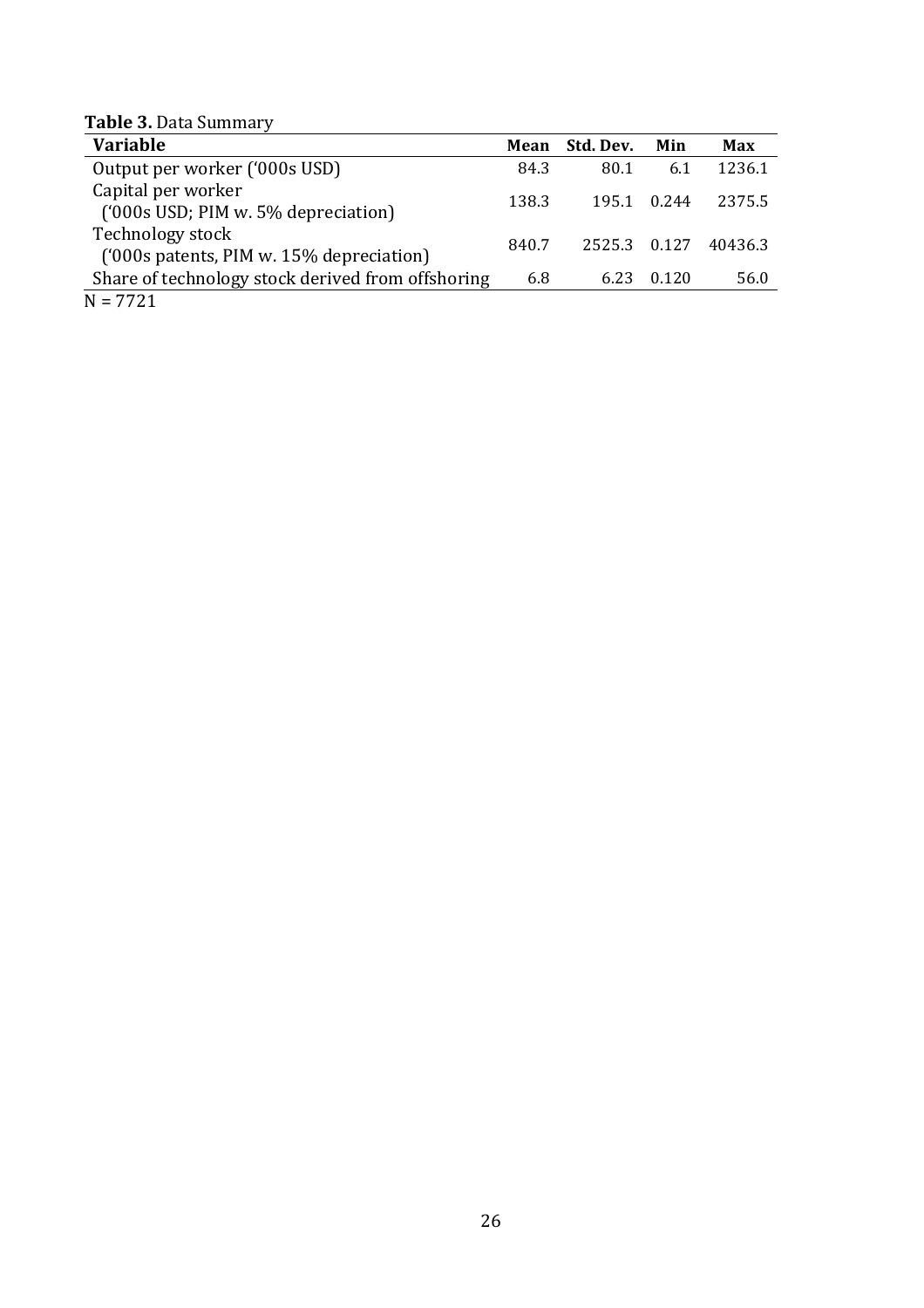|                                              | (1)         | (2)         | (3)          | (4)         | (5)            | (6)         | (7)         |
|----------------------------------------------|-------------|-------------|--------------|-------------|----------------|-------------|-------------|
| <b>VARIABLES</b>                             | FE          | FE IV       | IV 1st stage | GMM         | <b>GMM STD</b> | GMM         | <b>GMM</b>  |
|                                              |             |             |              |             |                |             |             |
| Output per worker( $\log s$ ) <sub>t-1</sub> | $0.693***$  | $0.689***$  | $0.00221*$   | $0.843***$  | $0.840***$     | $0.832***$  | $0.855***$  |
|                                              | [0.00831]   | [0.00851]   | [0.00121]    | [0.0299]    | [0.0306]       | [0.0299]    | $[0.0282]$  |
| Capital per worker(logs) $_{t-1}$            | $0.00988**$ | 0.00619     | $0.00287***$ | 0.00782     | $0.0112*$      | $0.0157***$ | $0.0118**$  |
|                                              | [0.00423]   | [0.00445]   | [0.000618]   | [0.00520]   | [0.00594]      | [0.00597]   | [0.00559]   |
| Technology stock (logs) $t-1$                | 0.00794     | $0.0336***$ | $-0.0209***$ | $0.0187***$ | $0.0147***$    | $0.0158***$ | $0.0118***$ |
|                                              | [0.00782]   | $[0.0113]$  | [0.00111]    | [0.00406]   | [0.00383]      | [0.00404]   | [0.00354]   |
| Tech. share derived from                     |             |             |              |             |                |             |             |
| offshoring $t-1$                             | $0.240***$  | 1.478***    |              | $0.491**$   | $0.447***$     | $0.419**$   | $0.456***$  |
|                                              | [0.0790]    | [0.396]     |              | $[0.213]$   | $[0.150]$      | $[0.168]$   | [0.145]     |
| Average tax price abroad $t_{t-2}$           |             |             | $-0.129***$  |             |                |             |             |
|                                              |             |             | [0.0285]     |             |                |             |             |
| Local R&D tax price $_{t-2}$                 |             |             | $0.111***$   |             |                | $-0.0434$   |             |
|                                              |             |             | [0.00646]    |             |                | [0.0432]    |             |
| Corporate income tax rate $_{t-1}$           |             |             |              |             |                | $-0.0206$   |             |
|                                              |             |             |              |             |                | [0.0153]    |             |
| Tech. share from offshoring not              |             |             |              |             |                |             |             |
| filed in applicant country $t-1$             |             |             |              |             |                |             | $-0.799**$  |
|                                              |             |             |              |             |                |             | $[0.390]$   |
| Overidentification <sup>a</sup>              |             | 0.166       |              | 0.10        | 0.29           | 0.26        | 0.98        |
| $1st$ , $2nd$ serial correlation             |             |             |              | 0.00,0.51   | 0.00, 0.51     | 0.00, 0.51  | 0.00, 0.51  |
| R-squared (within)                           | 0.681       | 0.670       | 0.396        |             |                |             |             |

**Table 4.** Regression results dependent variable output per worker

Notes: N=7,721. All models control for year effects and time invariant unobserved heterogeneity at the country-industry level (444 groups). First stage Cragg-Donald F statistic for FE IV is 155. Overidentification for FE IV (column 2) presents Sargan-Hansen p-value. GMM estimates use the asymptotically efficient two-step procedure applying Windmeijer's (2005) correction to the standard errors. All right hand side variables instrumented for GMM. Instrument matrix for column (4) include foreign and domestic tax price measures in place of standard GMM instruments. Instrument count is constrained by limiting lagged instruments to t-3. Overidentification for GMM results (columns 3–7) present Hansen statistic p-value reported using xtabond2 (Roodman 2009)